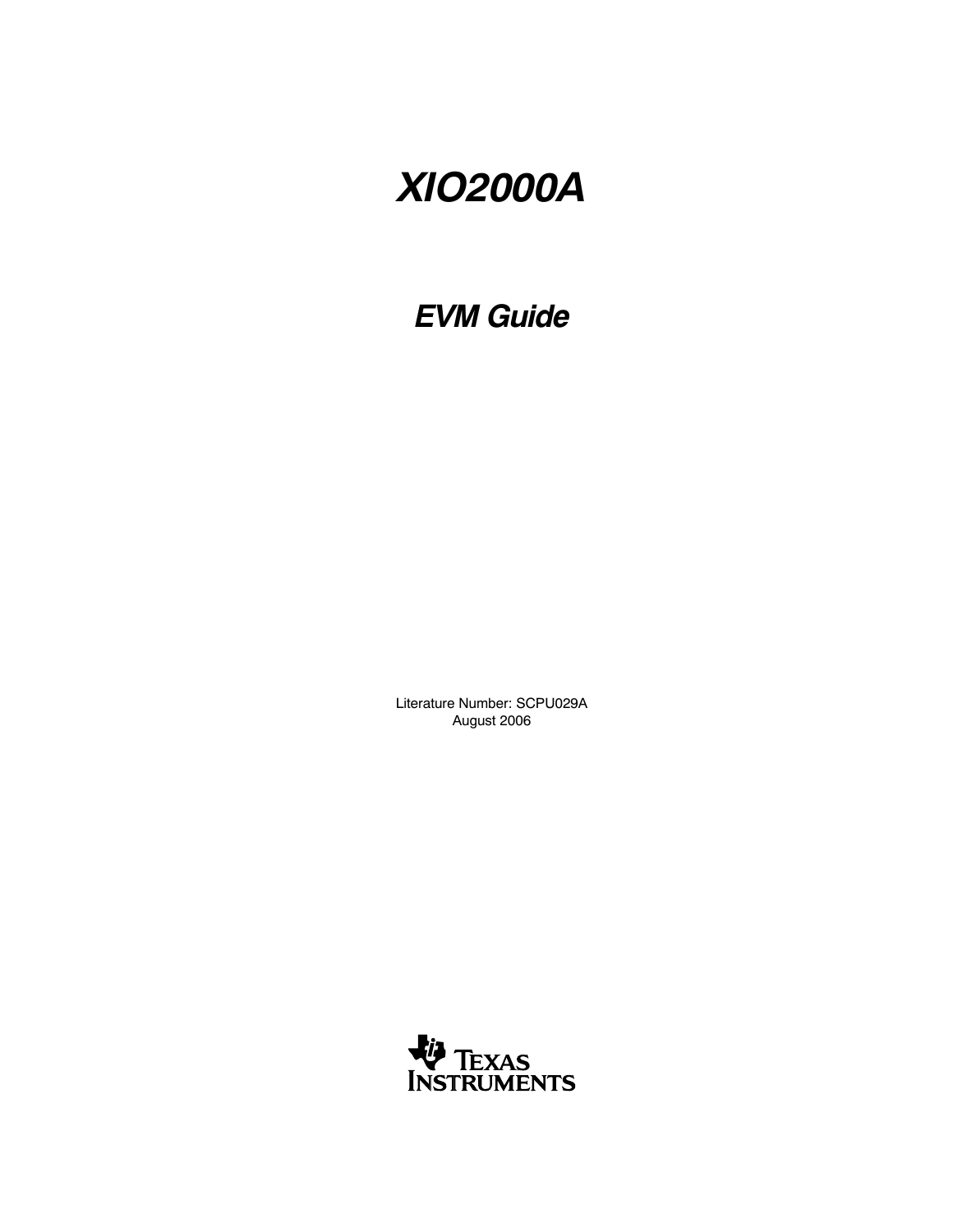#### **IMPORTANT NOTICE**

Texas Instruments Incorporated and its subsidiaries (TI) reserve the right to make corrections, modifications, enhancements, improvements, and other changes to its products and services at any time and to discontinue any product or service without notice. Customers should obtain the latest relevant information before placing orders and should verify that such information is current and complete. All products are sold subject to TI's terms and conditions of sale supplied at the time of order acknowledgment.

TI warrants performance of its hardware products to the specifications applicable at the time of sale in accordance with TI's standard warranty. Testing and other quality control techniques are used to the extent TI deems necessary to support this warranty. Except where mandated by government requirements, testing of all parameters of each product is not necessarily performed.

TI assumes no liability for applications assistance or customer product design. Customers are responsible for their products and applications using TI components. To minimize the risks associated with customer products and applications, customers should provide adequate design and operating safeguards.

TI does not warrant or represent that any license, either express or implied, is granted under any TI patent right, copyright, mask work right, or other TI intellectual property right relating to any combination, machine, or process in which TI products or services are used. Information published by TI regarding third-party products or services does not constitute a license from TI to use such products or services or a warranty or endorsement thereof. Use of such information may require a license from a third party under the patents or other intellectual property of the third party, or a license from TI under the patents or other intellectual property of TI.

Reproduction of information in TI data books or data sheets is permissible only if reproduction is without alteration and is accompanied by all associated warranties, conditions, limitations, and notices. Reproduction of this information with alteration is an unfair and deceptive business practice. TI is not responsible or liable for such altered documentation.

Resale of TI products or services with statements different from or beyond the parameters stated by TI for that product or service voids all express and any implied warranties for the associated TI product or service and is an unfair and deceptive business practice. TI is not responsible or liable for any such statements.

Following are URLs where you can obtain information on other Texas Instruments products and application solutions:

| <b>Products</b>    |                        | <b>Applications</b>       |                           |
|--------------------|------------------------|---------------------------|---------------------------|
| Amplifiers         | amplifier.ti.com       | Audio                     | www.ti.com/audio          |
| Data Converters    | dataconverter ti.com   | Automotive                | www.ti.com/automotive     |
| <b>DSP</b>         | dsp.ti.com             | <b>Broadband</b>          | www.ti.com/broadband      |
| Interface          | interface ti.com       | Digital Control           | www.ti.com/digitalcontrol |
| Logic              | logic.ti.com           | Military                  | www.ti.com/military       |
| Power Mgmt         | power.ti.com           | <b>Optical Networking</b> | www.ti.com/opticalnetwork |
| Microcontrollers   | microcontroller ti.com | Security                  | www.ti.com/security       |
| Low Power Wireless | www.ti.com/lpw         | Telephony                 | www.ti.com/telephony      |
|                    |                        | Video & Imaging           | www.ti.com/video          |
|                    |                        | Wireless                  | www.ti.com/wireless       |

Mailing Address: Texas Instruments

Post Office Box 655303 Dallas, Texas 75265

Copyright © 2006, Texas Instruments Incorporated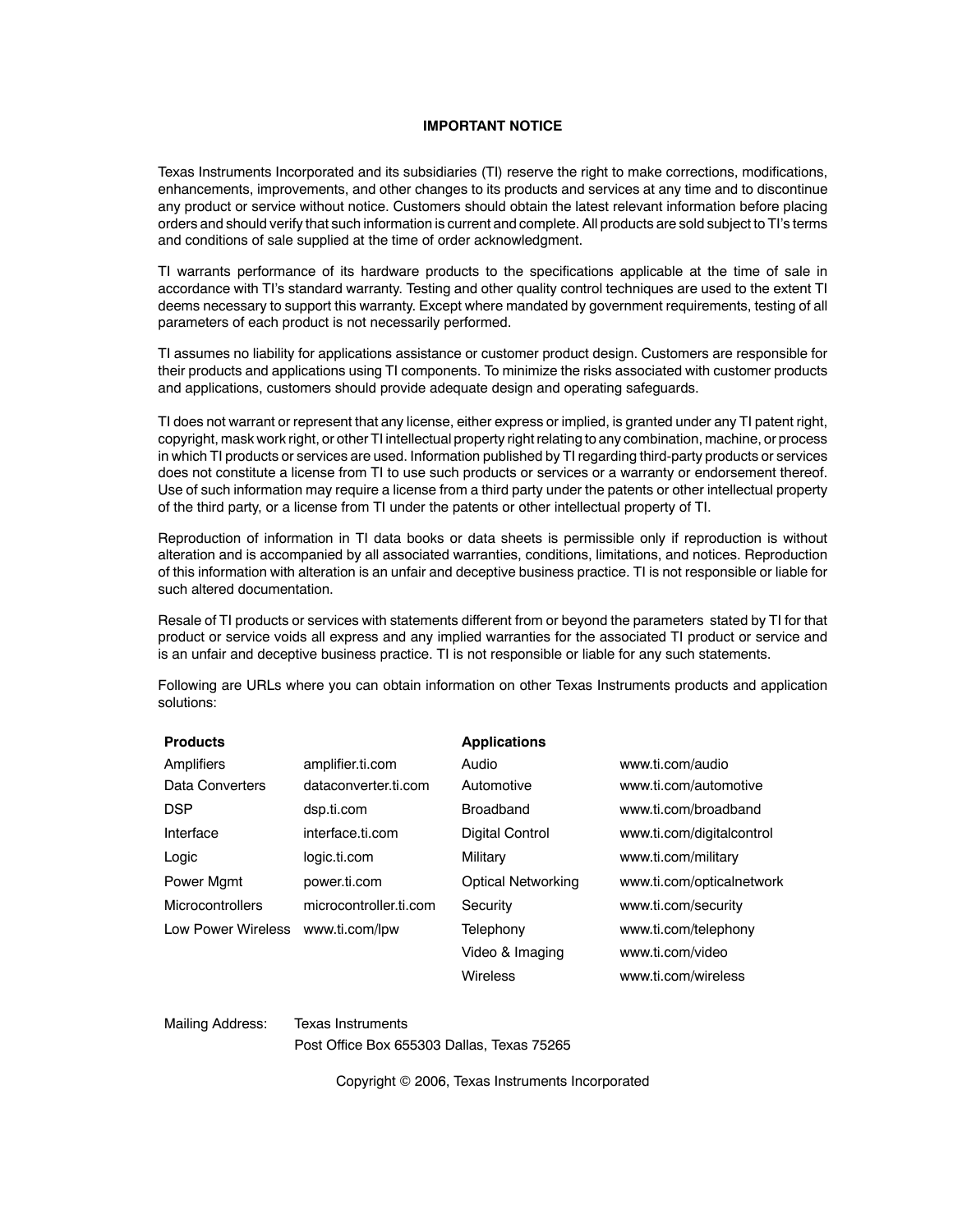# **Contents**

| $\mathbf{1}$   |     |       |                                                                                   |  |
|----------------|-----|-------|-----------------------------------------------------------------------------------|--|
|                | 1.1 |       |                                                                                   |  |
| $\overline{2}$ |     |       |                                                                                   |  |
|                | 2.1 |       |                                                                                   |  |
|                |     | 2.1.1 |                                                                                   |  |
|                |     | 212   |                                                                                   |  |
|                |     | 213   |                                                                                   |  |
|                |     | 214   |                                                                                   |  |
|                |     | 2.1.5 |                                                                                   |  |
|                |     | 2.1.6 |                                                                                   |  |
| 3              |     |       |                                                                                   |  |
|                | 3.1 |       |                                                                                   |  |
|                | 3.2 |       |                                                                                   |  |
|                | 3.3 |       | System Turns on when PCI Card is Inserted into the EVM or when the EVM is Plugged |  |
|                | 3.4 |       |                                                                                   |  |
|                |     | 3.4.1 |                                                                                   |  |
|                |     | 3.4.2 |                                                                                   |  |
|                |     | 3.4.3 |                                                                                   |  |
|                |     | 3.4.4 |                                                                                   |  |
| $\Delta$       |     |       |                                                                                   |  |
|                | 4.1 |       |                                                                                   |  |
| 5              |     |       |                                                                                   |  |
|                | 5.1 |       |                                                                                   |  |

*TI Internal Data -- Signed NDA Required for Distribution*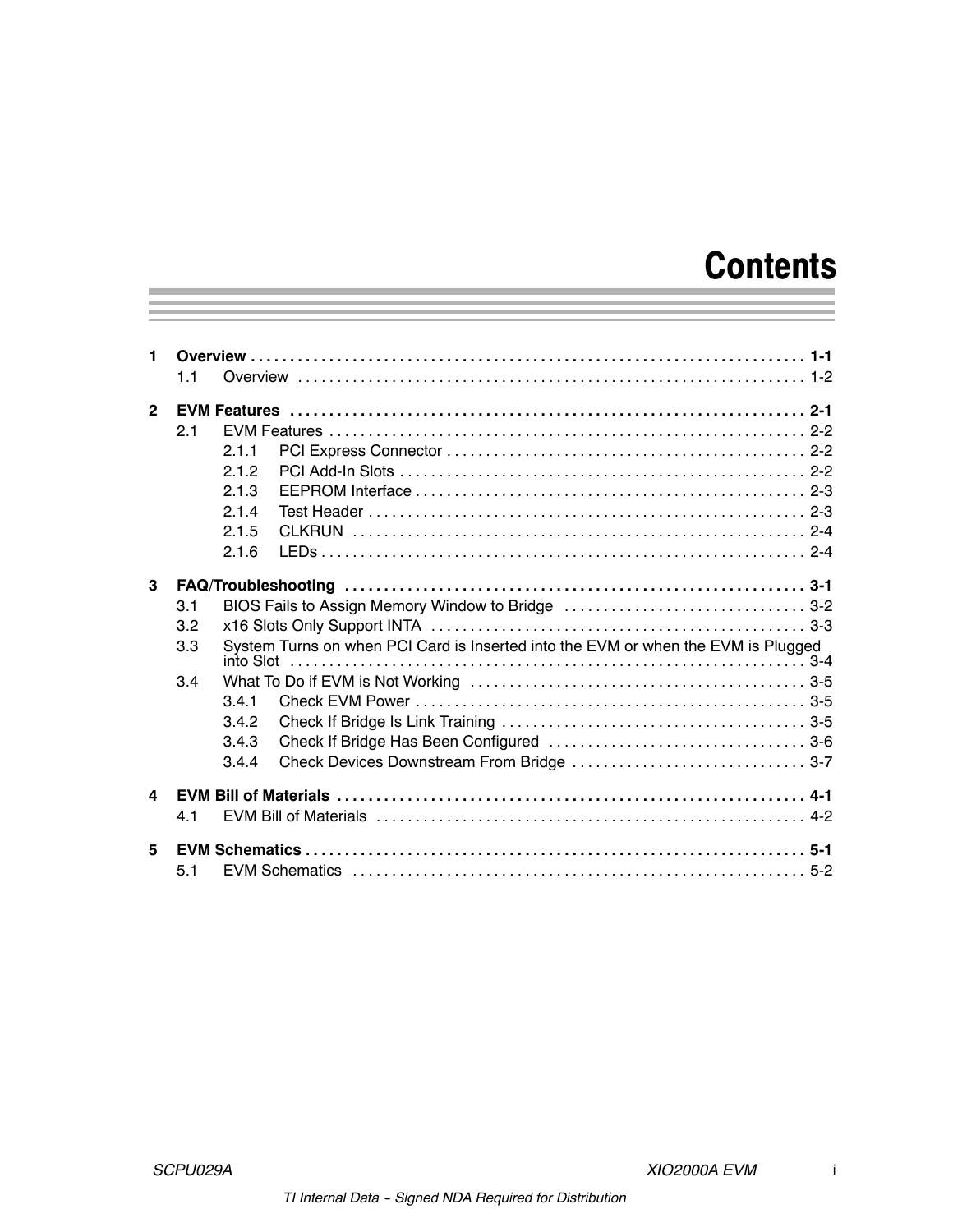### ii *XIO2000A EVM*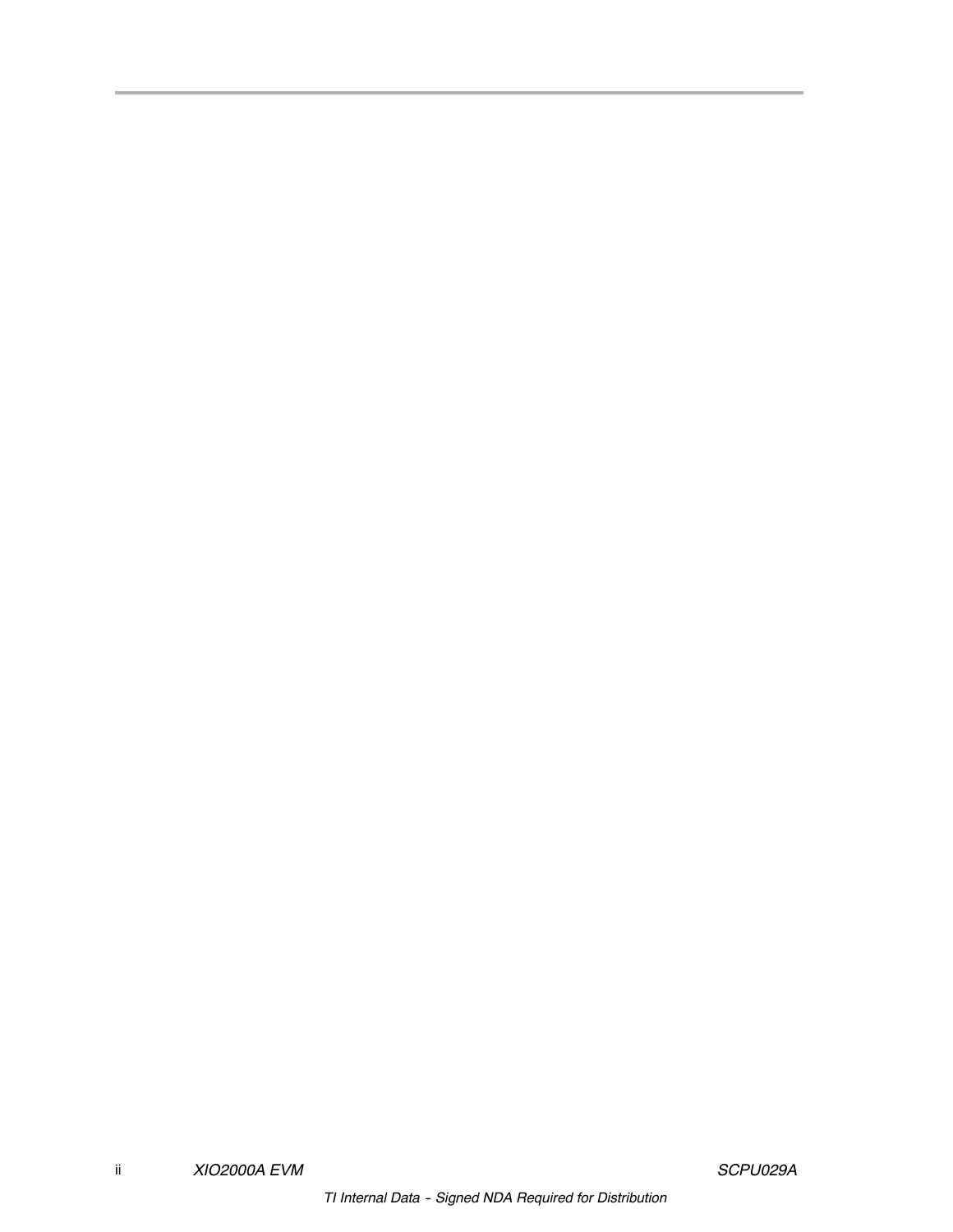# **Overview**

| <b>Topic</b> |  |
|--------------|--|
|              |  |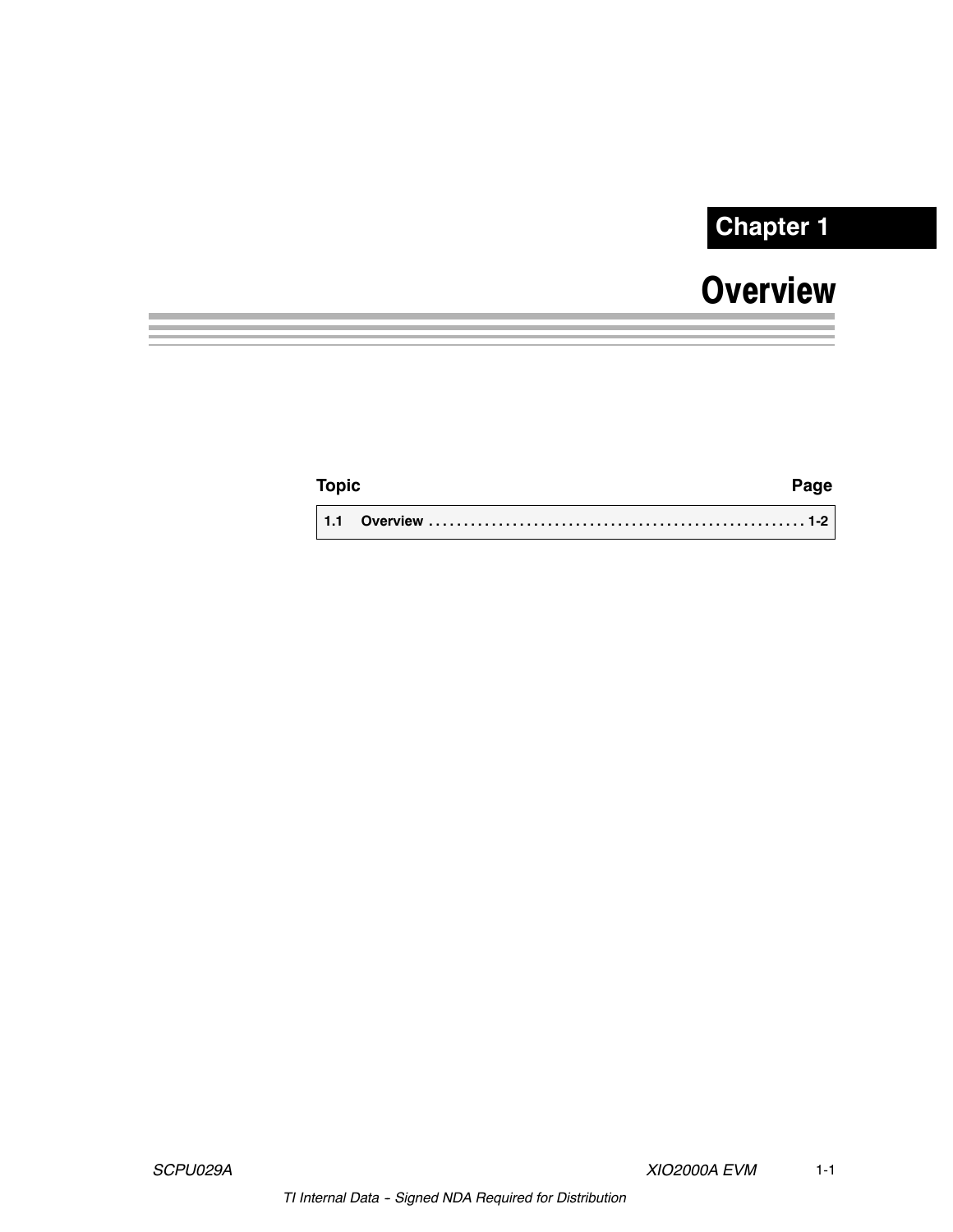### **1.1 Overview**

The XIO2000A Evaluation Board (EVM) implements a Peripheral Component Interconnect(PCI) Express to a PCI bridge circuit using the Texas Instruments XIO2000A PCI Express to PCI Bus Translation Bridge. Designed as an x1 addin card, it is routed on FR4 as a standard 4-layer (2 signals, 1 power, and 1 ground) board with a 100-Ω differential impedance (50-Ω single-ended) using standard routing guidelines and requirements.<sup>1</sup>

Power for the XIO2000A EVM and any PCI add-in card connected to the EVM is provided or derived from the standard voltages provided on the PCI Express connector. Power for the 3.3-V and 12-V rails is provided directly from the addin connector, while regulators are present to derive 1.5-V (for the XIO2000A) and 5-V and -12-V (for the PCI slots).

Upon request, gerber files for the EVM can be provided that illustrate techniques which achieve fan-out (of the  $\mu$ \*BGA), use of split power planes, placement of filters and other critical components, and methods used to match lengths on PCI and PCI Express signals on a standard 4-layer board.

A Bill of Materials and Schematics are provided to show the design of this particular EVM. See Chapter 4 for the Bill of Materials. See Chapter 5 for the schematics.

### **Note:**

Observe proper ESD procedures when handling the EVM. Failure to observe proper procedures may result in damage either to the EVM or the XIO2000A silicon which may cause the board to malfunction.

1 As specified in the *PCI Express Electromechanical Specification,* revision 1.0a and the *PCI Local Bus Specification*, revision 2.3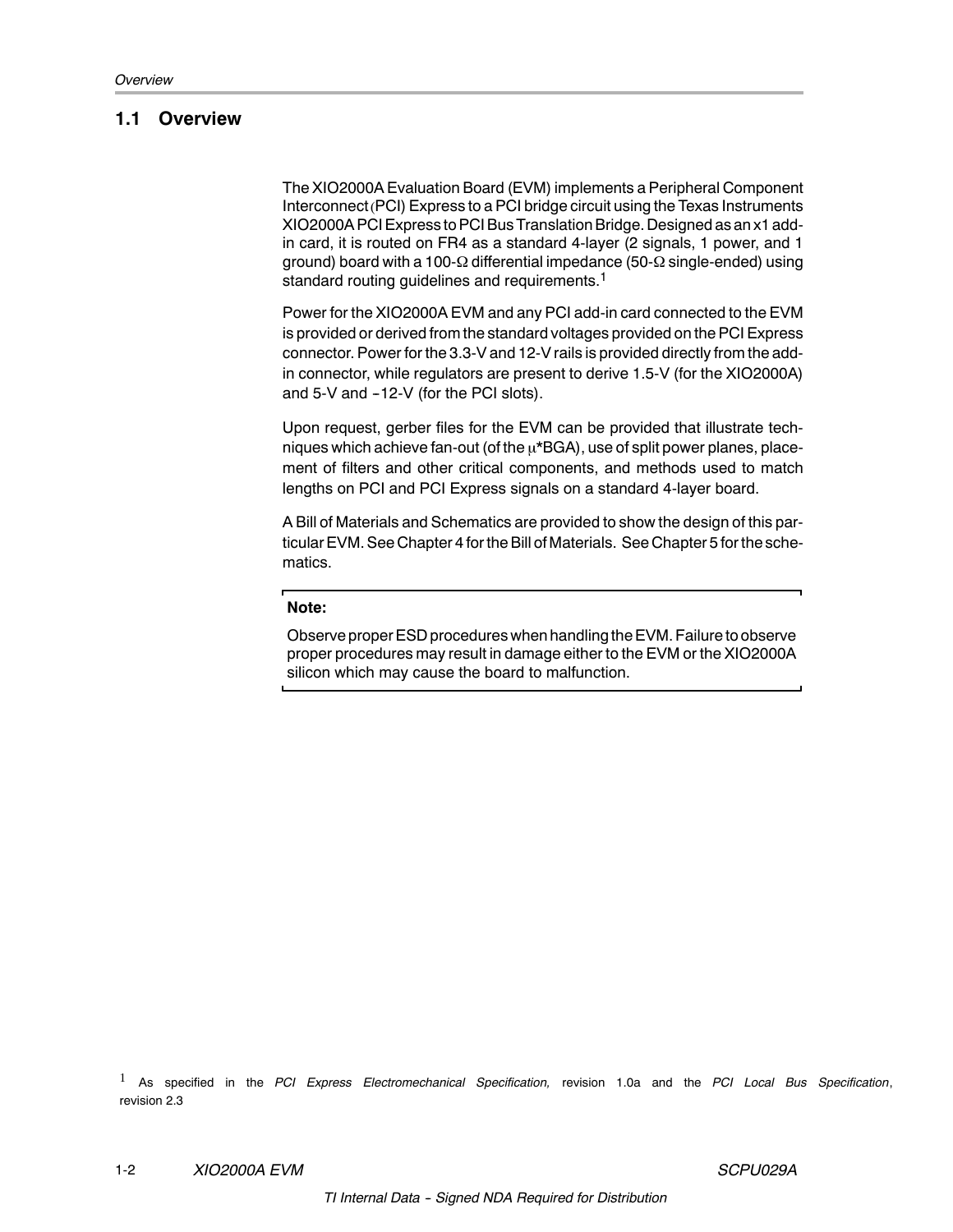## **EVM Features**

| <b>Topic</b> |  | Page |
|--------------|--|------|
|              |  |      |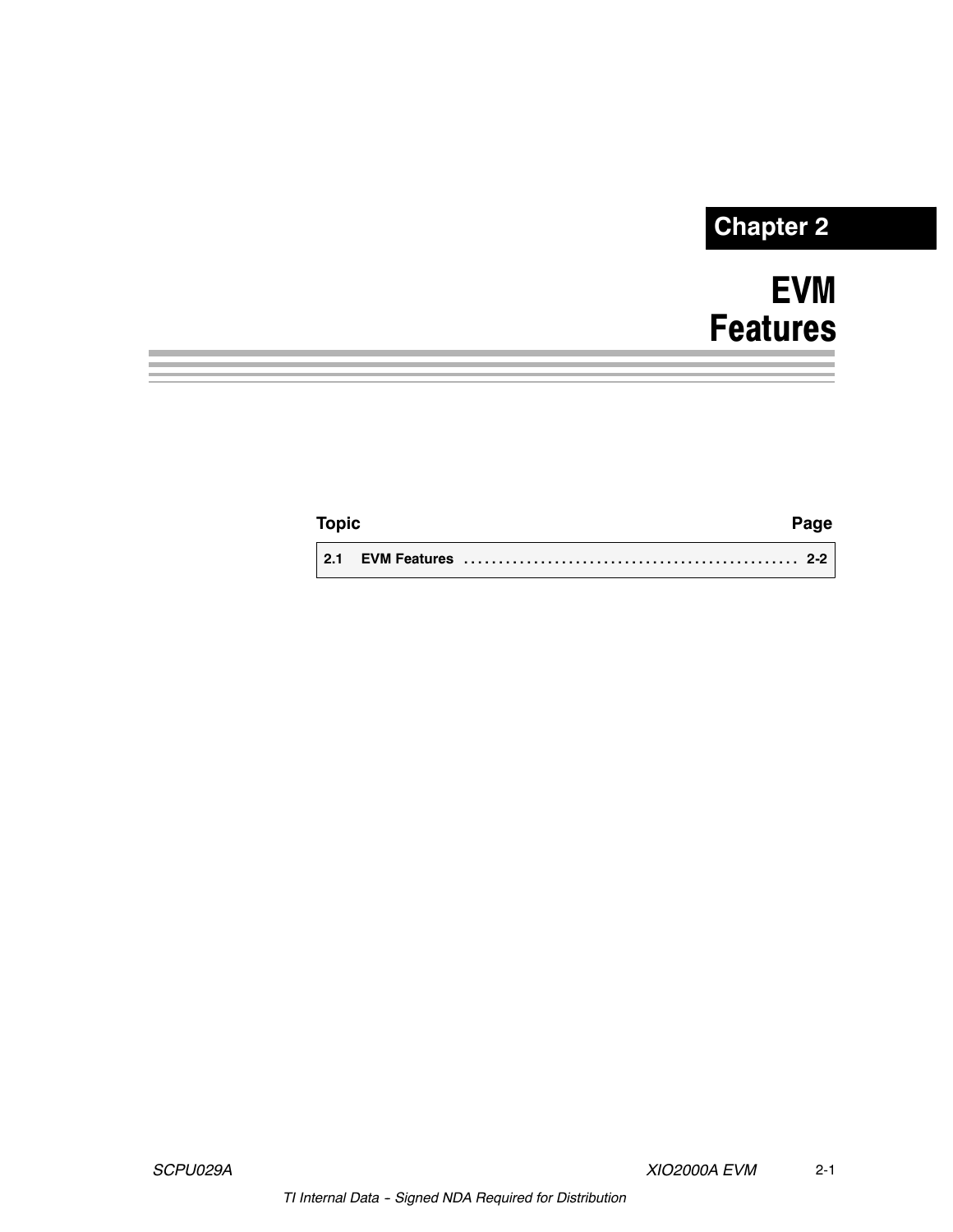### **2.1 EVM Features**

### **2.1.1 PCI Express Connector**

The EVM is designed as a half-width PCI Express add-in card. The card fits into any standard x1, x2, x4, x8, or x16 add-in connector that is compliant with the *PCI Express Electromechanical Specification* revision 1.0a. In addition to the standard transmit-and-receive pairs, the connector must supply 3.3-V, 12 V, PERST, a 100-MHz differential clock, and  $V_{AUX}$ . The  $\overline{WAKE}$  signal is also supported by the EVM although, as an optional pin, the system is not required to support this signal.

The height of the board is nonstandard due to the presence of PCI slots. Inserting PCI add-in cards into the EVM will, in most cases, prohibit the EVM from being placed in a case. If possible, provide some mechanical support to the EVM. Otherwise, the weight of PCI add-in cards can strain the board in the PCI Express add--in slot and may result in the board making poor contact with the connector. Poor connector contact can lead to signal integrity issues.

### **2.1.2 PCI Add-In Slots**

The XIO2000A EVM provides three standard PCI add-in slots. While reversible, these slots, as shipped, are keyed as 5-V slots and provide a 5-V VIO clamping voltage that provides accessibility to any 5-V or universally keyed PCI add-in cards. All standard voltages  $(3.3-V, 5-V, 12-V,$  and  $-12 V)$  are provided through the PCI connectors, enabling standard PCI add-in cards to function without requiring external power.

Cards placed into the PCI add-in slots must be inserted into the slots in accordance with labeling on the EVM. Referencing the component side of the EVM as front and the PCI express edge connector as down, the boards must be inserted with the component side of the board down and the mounting bracket to the left of the EVM.

**Inserting either a 3.3-V card or a universally keyed card into the EVM backwards will damage the EVM and possibly the add-in card as well.**

The PCI bus only operates at 66-MHz when 66-MHz-capable PCI add-in cards are placed in the socket. If a 33-MHz card is inserted into the socket, then the XIO2000A detects the presence of the lower speed device and automatically sets the bus speed to 33-MHz. If 66-MHz operation is desired, place no more than two add--in cards into board slots. (This limitation is due to bus loading issues inherent to the PCI specification.) If a third 66-MHz device is added to the bus, signal integrity may still permit proper functioning of the interface, but such functionality cannot be assured and is beyond the scope of this document.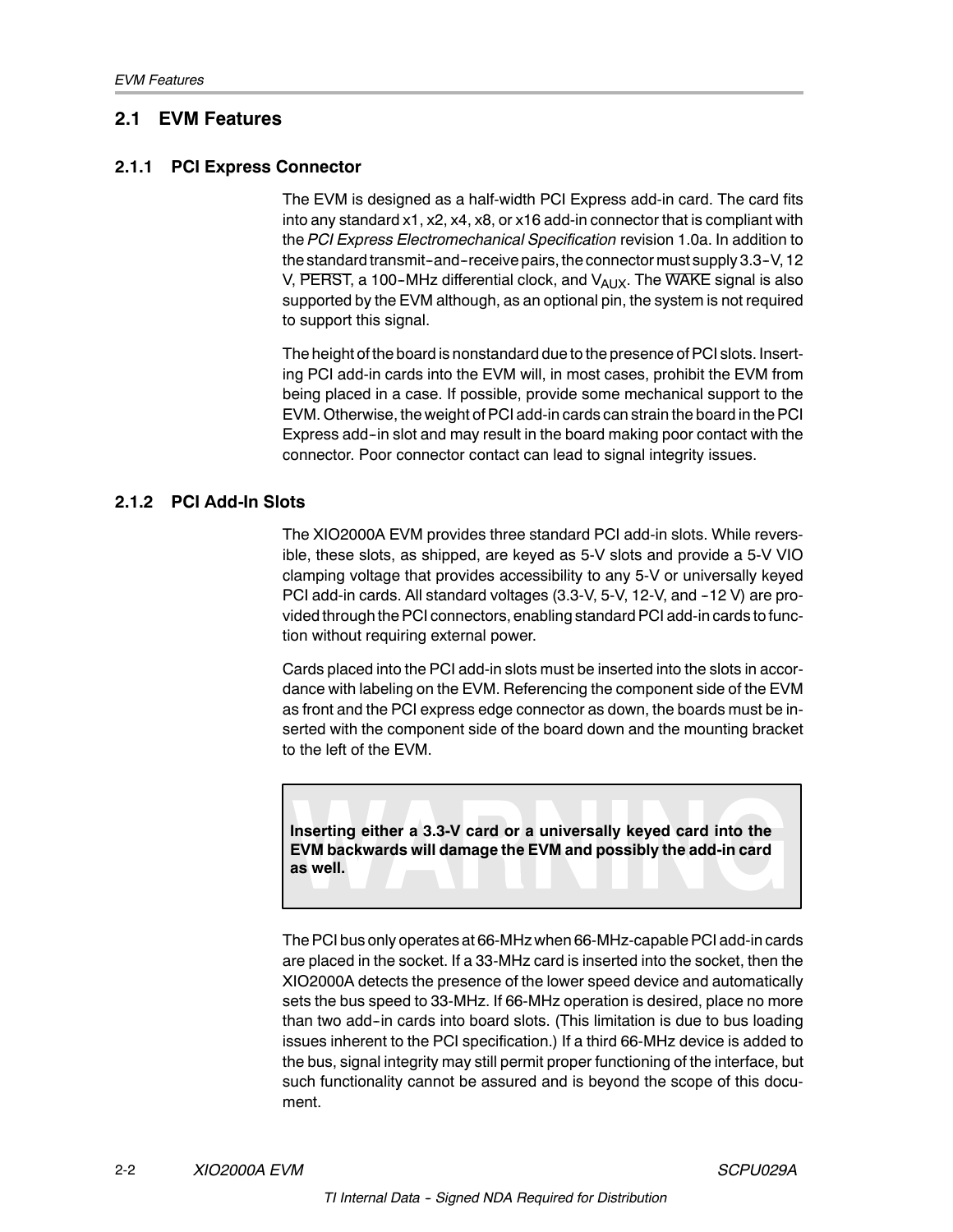Two of the reserved pins on the PCI add-in connectors are used to route PME and V<sub>AUX</sub> to any add-in cards. These assignments, while not part of the *PCI Local Bus Specification*, are used by many in the industry as de facto standards and must not interfere with any add-in cards. If cards are used that employ these terminals for other purposes, the following modifications may be made to the EVM to isolate the signals from the PCI add-in connectors:

- $\Box$  PME (routed to reserved terminal A19 on each connector). Remove resistors R55, R53, and R54 (for slots 0, 1, and 2, respectively).
- $\Box$  V<sub>AUX</sub> (routed to reserved terminal A14 on each connector). Remove resistors R50, R51, and R52 (for slots 0, 1, and 2, respectively).

### **2.1.3 EEPROM Interface**

Each XIO2000A EVM provides an on-board EEPROM. As shipped, each EE-PROM is programmed with values that will allow the EVM to function in most systems. The EEPROM interface is left as programmable (not write-protected) so that EEPROM contents may be modified for testing other optional settings. TI recommends that you do not change the EEPROM values. To change EE-PROM contents, use the EEPROM access registers as detailed in the XIO2000A data manual or request the TI EEPROM access tool.

### **2.1.4 Test Header**

Each XIO2000A EVM provides accessibility to the GPIO pins on the XIO2000A. From header J1, all eight GPIOs have external visibility and can be used in any manner consistent with their functionality as detailed in the XIO2000A data manual. All GPIO signals are labeled on the header and are terminated with an on-board pullup resistor.

If the EEPROM interface detailed in the previous section is in use, then GPIO4 and GPIO5 can be configured and used for this purpose. The EEPROM interface can be removed from the XIO2000A by removing resistors R28 and R29. This allows these GPIO pins to be used for another purpose, although any configuration done by the EEPROM will then have to be done in some other fashion.While removing R28 and R29 will physically disconnect the EEPROM from GPIO4/GPIO5 to release the pins from this functionality, GPIO5 must be held low at the deassertion of PERST. Because no pulldown is available for this purpose, the pin must be externally shorted at boot time (deassertion of reset) by shorting J1 pin 8 to J1 pin 11. Once the system has booted, this short may be removed and GPIO4 and GPIO5 will be available for other uses.

Pin 9 on the J1 header is a global reset (GRST) for the XIO2000A. Driving this pin low will cause all the registers and state-machines within the XIO2000A to return to a default power-up state. This pin generally must remain disconnected.

Pin 12 is an access point for the PME signal and may be used to externally wire this signal to any PCI add-in card that has the signal available but does not route the signal to pin A19 on the PCI expansion connector.

Pin 2 on the connector is a 3.3-V test point and pin 11 is a ground test point. These signals may be used to externally toggle GPIOs for any required testing.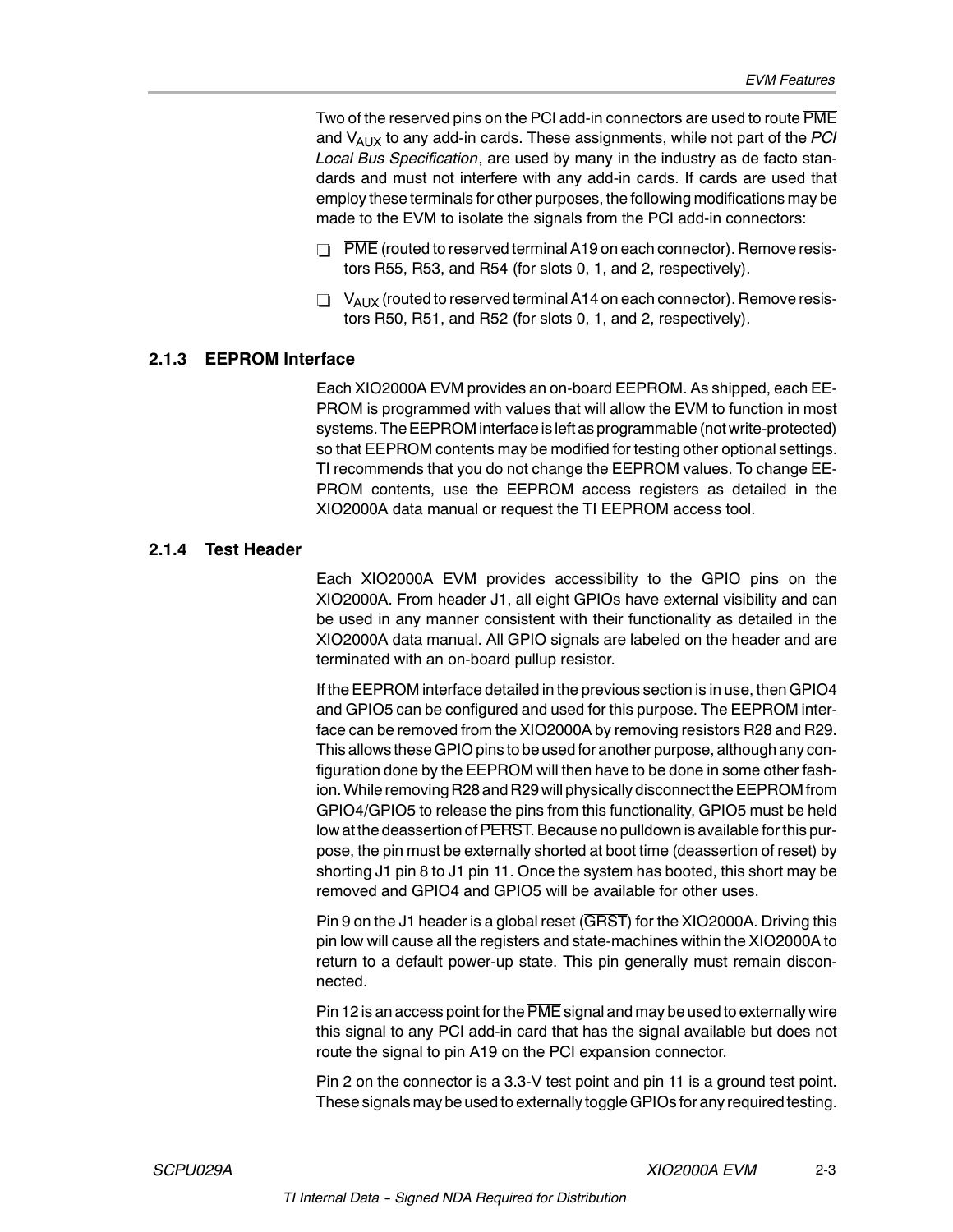### **2.1.5 CLKRUN**

The CLKRUN (clock run) signal is a power-saving mechanism (defined in the *PCI Mobile Design Guide*) which functions to stop the PCI bus clock when the bus is idle. Because devices which do not support this protocol are unable to restart the system clock, this feature is disabled by default on the XIO2000A EVM. This feature may be enabled to function with PCI add-in cards that also support this feature.

Enabling CLKRUN requires that resistor R24 be populated with a 0805 form factor 10-kΩ resistor. When this option is populated at the de-assertion of the reset pin, GPIO1 will internally map to CLKRUN. When this happens, GPIO1 will be unavailable for other purposes. An external wire must then be connected from GPIO1/CLKRUN (available on J1 pin 2) to all add-in cards being tested with this functionality.

### **2.1.6 LEDs**

The XIO2000A EVM has LEDs onboard to indicate availability of power and status of certain control signals. The onboard LEDs are as follows:

- $\Box$  D1 5-V power indicator
- □ D2-1.5-V (**Note:** this LED will generally not light due to absence of LED with  $V_f = 1.5 V$ )
- $\Box$  D3 3.3-V power indicator
- $\Box$  D4 12-V power indicator
- $\Box$  D5 PCI Express PERST indicator (power on, reset asserted)
- $\Box$  D6 PCI Express WAKE indicator (power on, WAKE asserted)
- $\Box$  D7 PCI PME indicator (any PCI add-in card that has PME line asserted)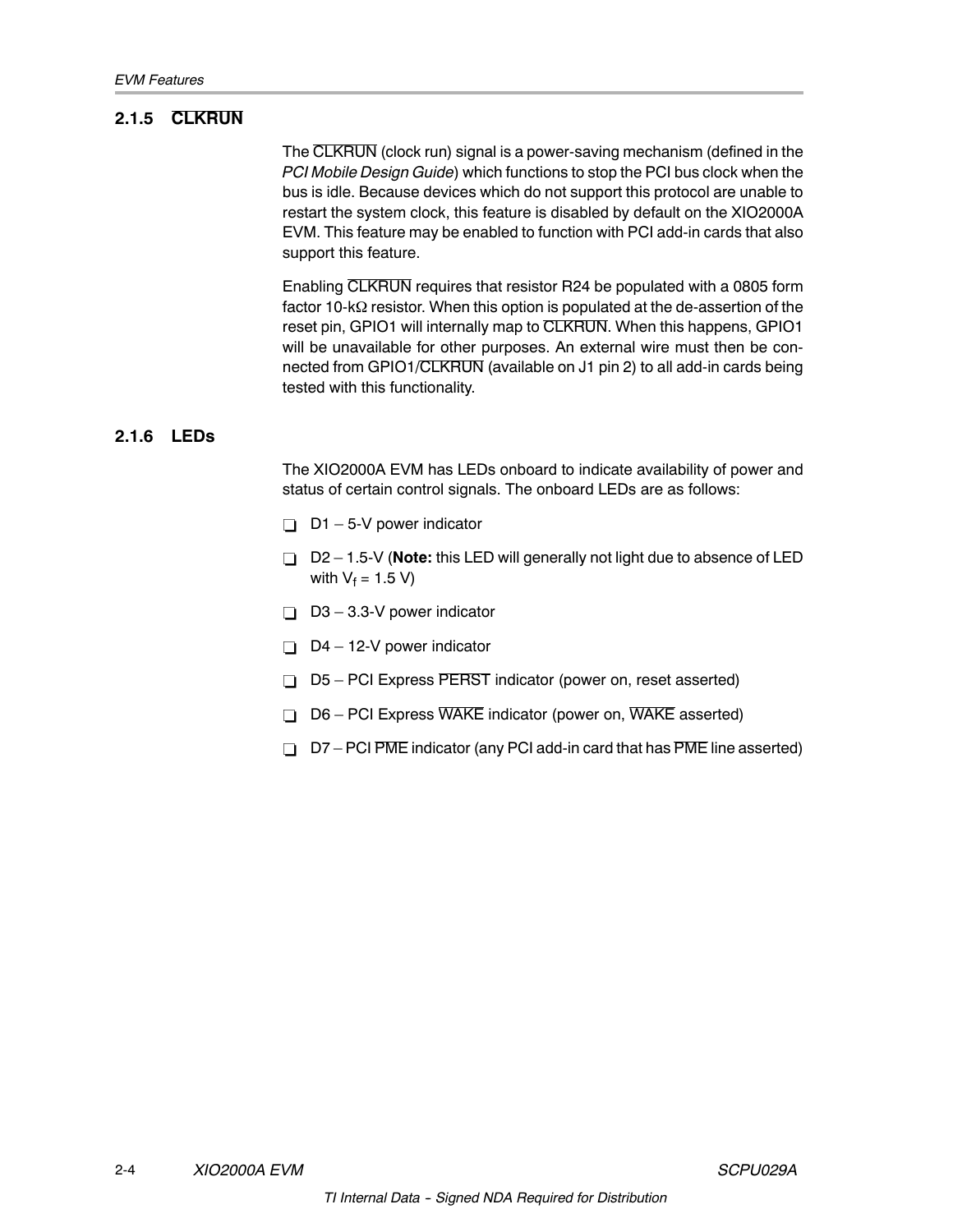## **FAQ/Troubleshooting**

To use the EVM:

- 1) Plug the PCI add-in cards into the EVM, oriented as indicated on the board.
- 2) Place the EVM into a PCI express add-in slot.
- 3) Turn on the system.

From the operating system perspective, the XIO2000A appears to be a standard PCI-to-PCI bridge (PCI header type 1) and the OS will configure the bridge and any devices behind the bridge accordingly using legacy PCI configuration transactions. Following sections of this chapter describe issues that may impair use of the bridge in a system.

| <b>Topic</b> | Page                                                               |
|--------------|--------------------------------------------------------------------|
| 3.1          | BIOS Fails to Assign Memory Window to Bridge  3-2                  |
|              |                                                                    |
| 3.3          | System Turns on when PCI Card is Inserted into the EVM or when the |
| 3.4          | What To Do if EVM is Not Working  3-5                              |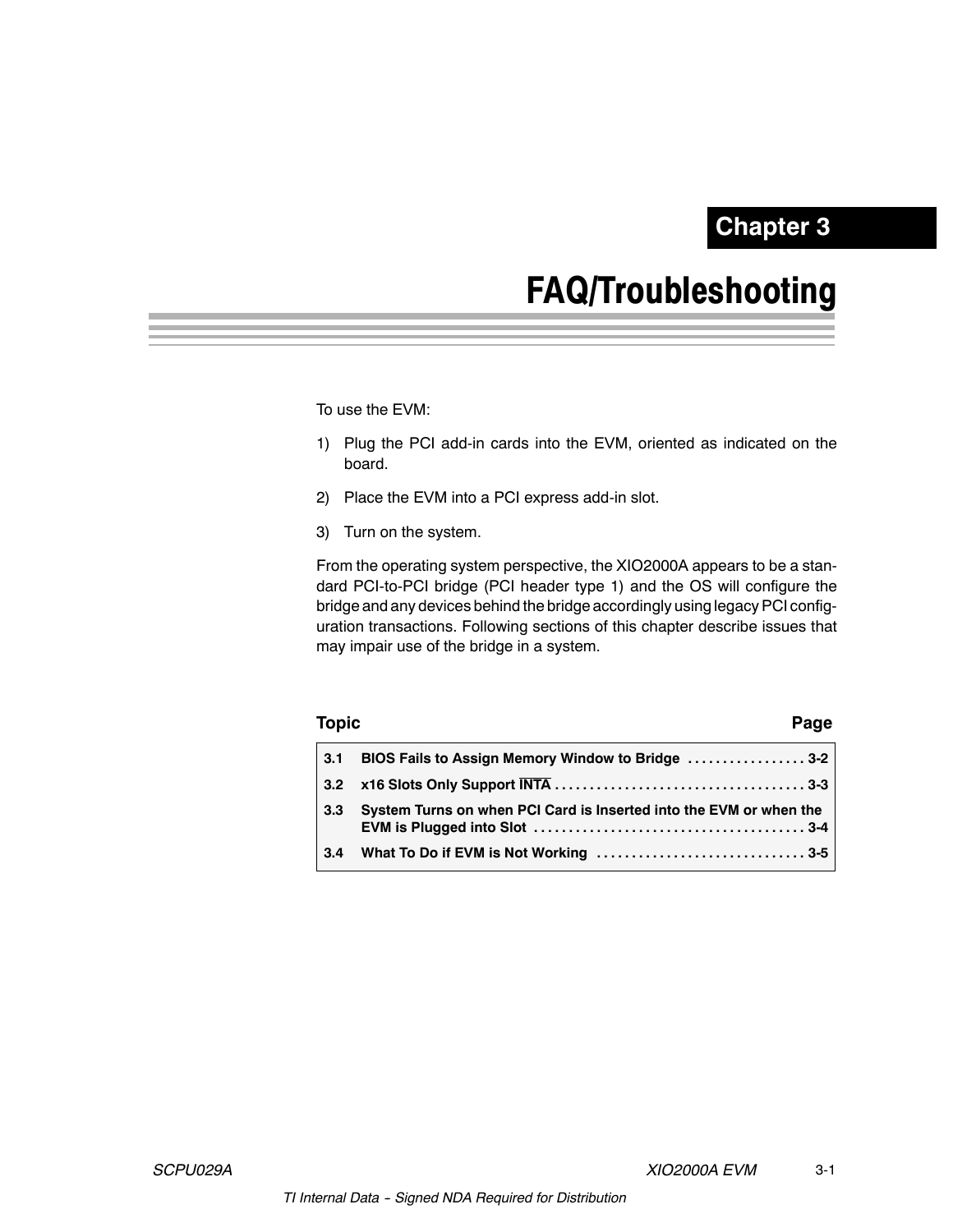### **3.1 BIOS Fails to Assign Memory Window to Bridge**

Microsoft operating systems (OS) generally attempt to respect the resource allocations made by system BIOS. The XIO2000A may use a memory window to access some registers used by the device. If the Microsoft OS determines that the BIOS failed to assign a memory window to the XIO2000A, it will assume that one cannot be assigned and that the device is nonfunctional. Consequently, these devices will never be configured or assigned resources.

If Bit 5 of PCI register C8h is set, then the bridge has a writeable BAR at offset 10h for accessing the Memory Mapped TI Proprietary Registers. This failure can be determined by examining the device manager in the OS. If failure has occurred, the bridge will appear banged out and if the bridge properties are examined, the OS will reveal that this device could not find enough free resources.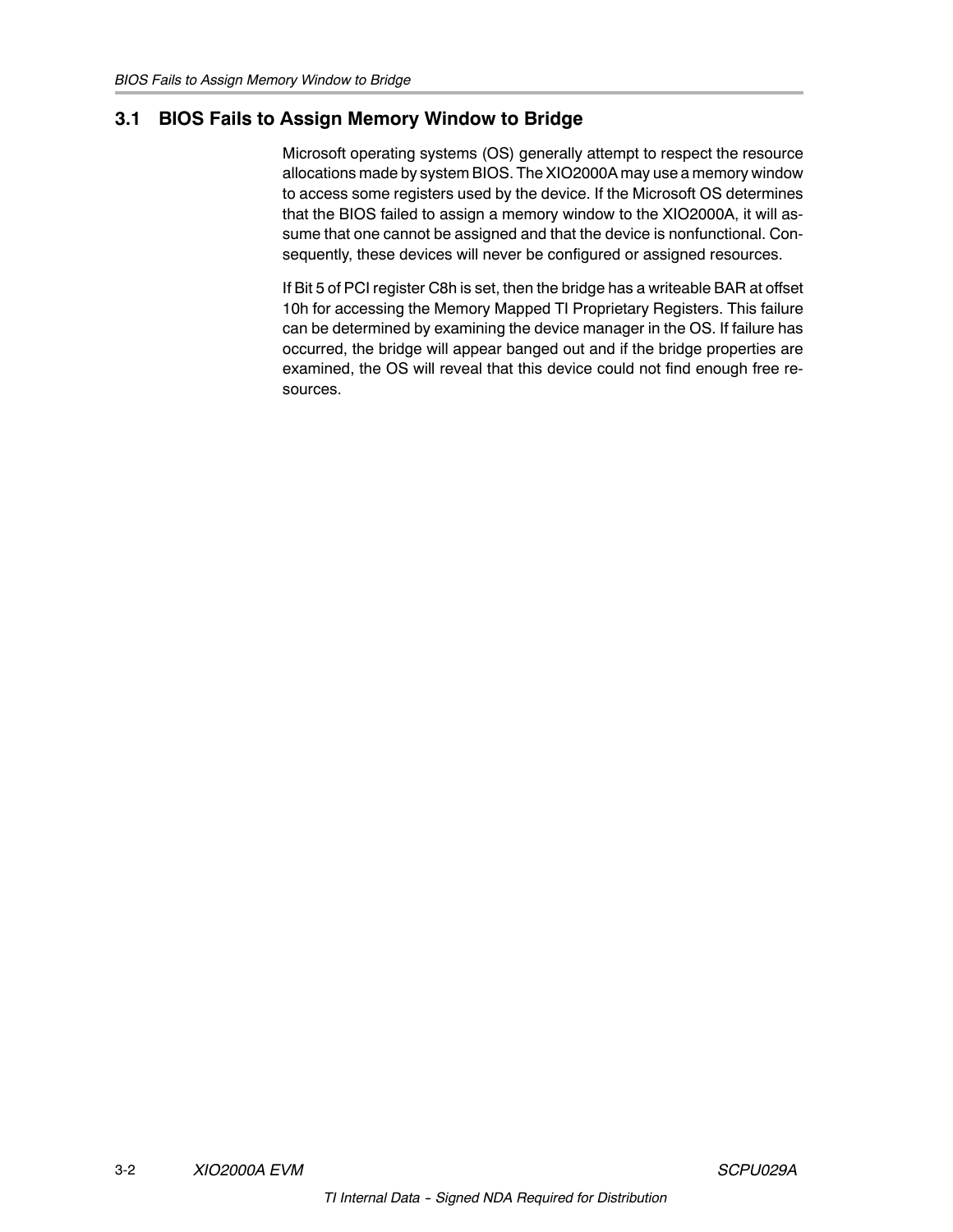### **3.2 x16 Slots Only Support INTA**

Because the x16 PCI express add--in slots are designed as a graphics expansion port, many only support a single interrupt (INTA), since this is the only interrupt that will be required by a graphics card. The XIO2000A EVM supports all interrupts and balances interrupt loading by rotating the interrupts to each add-in slot as required by the *PCI Local Bus Specification*. Accordingly, any PCI add-in card behind the bridge that asserts an interrupt other than INTA will not be serviced as the interrupt is not supported by the chipset. Consequently, the add-in card will fail. Any devices that do not require interrupts or that only assert INTA (as routed to the specific slot they are placed in) will still function normally.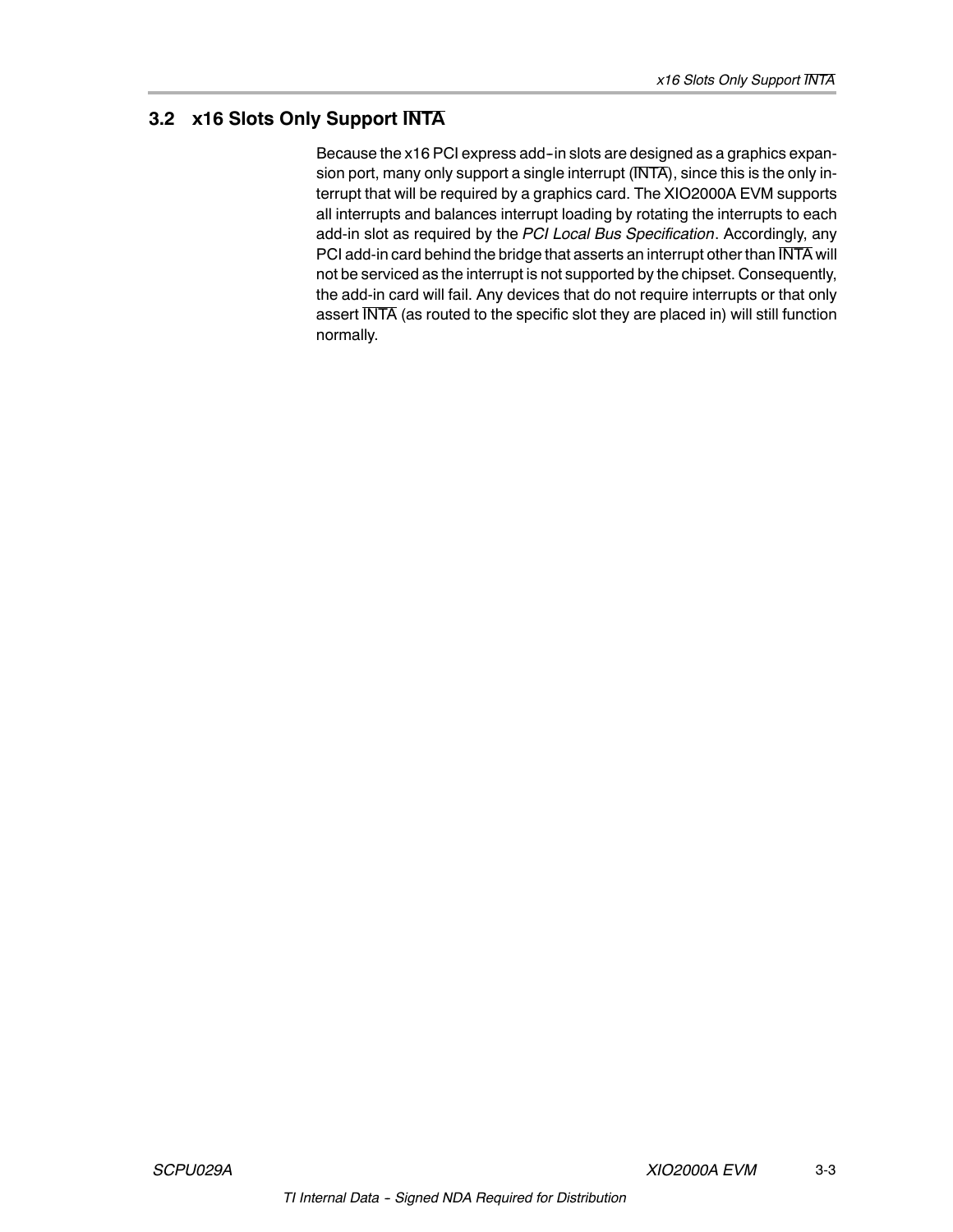### **3.3 System Turns on when PCI Card is Inserted into the EVM or when the EVM is Plugged into Slot**

As mentioned previously, PME is routed on the EVM to the various PCI slots through a reserved pin that many PCI add-in cards use for this purpose. On occasion, when a PCI card is inserted into the EVM (while the EVM is plugged into a board), the add-in card may be inserted in such a way as to pull the PME line low on the EVM. When this happens, the XIO2000A sees a PCI device trying to wake the system and will appropriately assert WAKE, which may cause the system to turn on.

Similarly, when the EVM is inserted into the slot,  $V_{AUX}$  from the connector may not have had enough time to pull the PME line high (as dictated by the onboard pullup resistors), yet V<sub>AUX</sub> may have powered the XIO2000A, which now samples PME as low and again wakes the system. This is a limitation of the inability to appropriately power the pullup resistors before the XIO2000A is powered. If this occurs, turn power to the system off and reboot to ensure the EVM receives a clean reset from the system.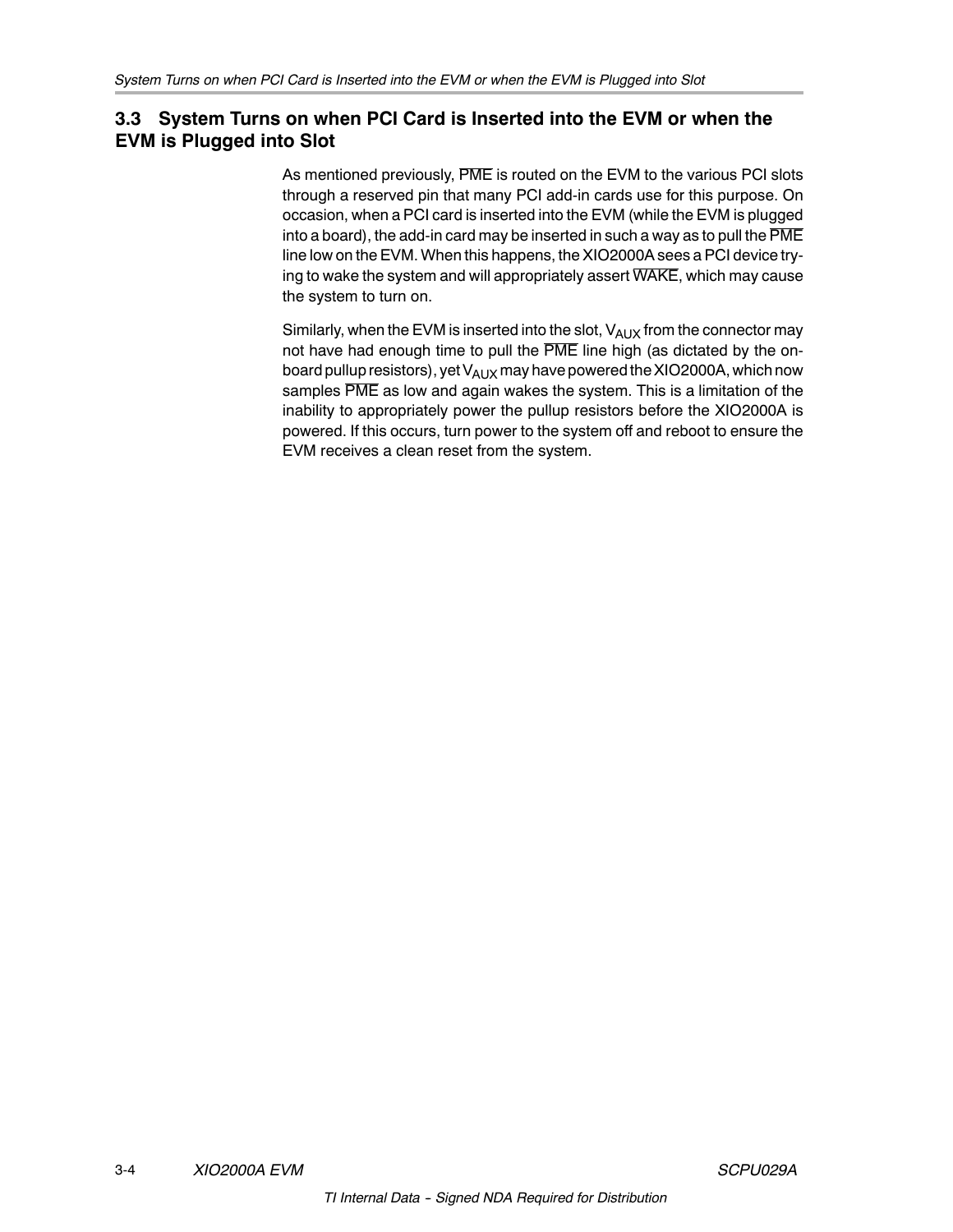### **3.4 What To Do if EVM is Not Working**

### **3.4.1 Check EVM Power**

Diodes D1, D3, and D4 show the status of the 5-V, 3.3-V, and 12-V rails, respectively. 1.5 V may be probed on the top pad of C44 (directly next to U3), and  $-12$  V may be probed from the bottom pin of C101 (at the top of the board). A ground reference is available at J2 pin 11. If any of these voltages fail, a problem is likely to occur with EVM functionality. The XIO2000A requires 3.3-V and 1.5-V, other voltages are supplied for use by PCI add-in cards, and PCI VIO is by default 5 V (which will cause the entire PCI bus to be clamped to 0.7 V if this voltage is not present). If any of these voltages fail, it is likely that the EVM won't function because:

- $\Box$  The XIO2000A will not be powered.
- $\Box$  The add-in card will not be powered.
- $\Box$  Neither the XIO2000A or the ads-in card will be powered.

All voltages have resettable fuses to prevent overcurrent conditions. If a particular power rail fails, then perform the following:

- 1) Detach all devices from the EVM.
- 2) Remove the EVM from the system.
- 3) Wait for 30 minutes before trying again.

### **3.4.2 Check If Bridge Is Link Training**

If the system does not boot, remove all PCI add-in cards from the EVM and try again. If the system hangs before the OS loads, then probably the system and the EVM are having difficulty completing link training (probably an issue with signal integrity on the differential pairs). If a PCI Express analyzer is unavailable, then try a different express slot or a different system. Re-check the 1.5-V rail and examine the differential clock on an oscilloscope to ensure it is clean.

If link training successfully completes, the system will boot and the XIO2000A will appear in the device manager. If the bridge does not appear in the device manager, then the system may not have detected the presence of the bridge, perform the previous checks again.

Also, if the PCI add-in cards have enough weight and there is no mechanical support, the EVM may flex and some components may crack or become disconnected. Check the coupling capacitors on the EVM transmit lines (C40 and C41). These 0.1-μF 0402 components have a tendency to crack if enough weight is put on the board; they will need to be replaced if they are damaged.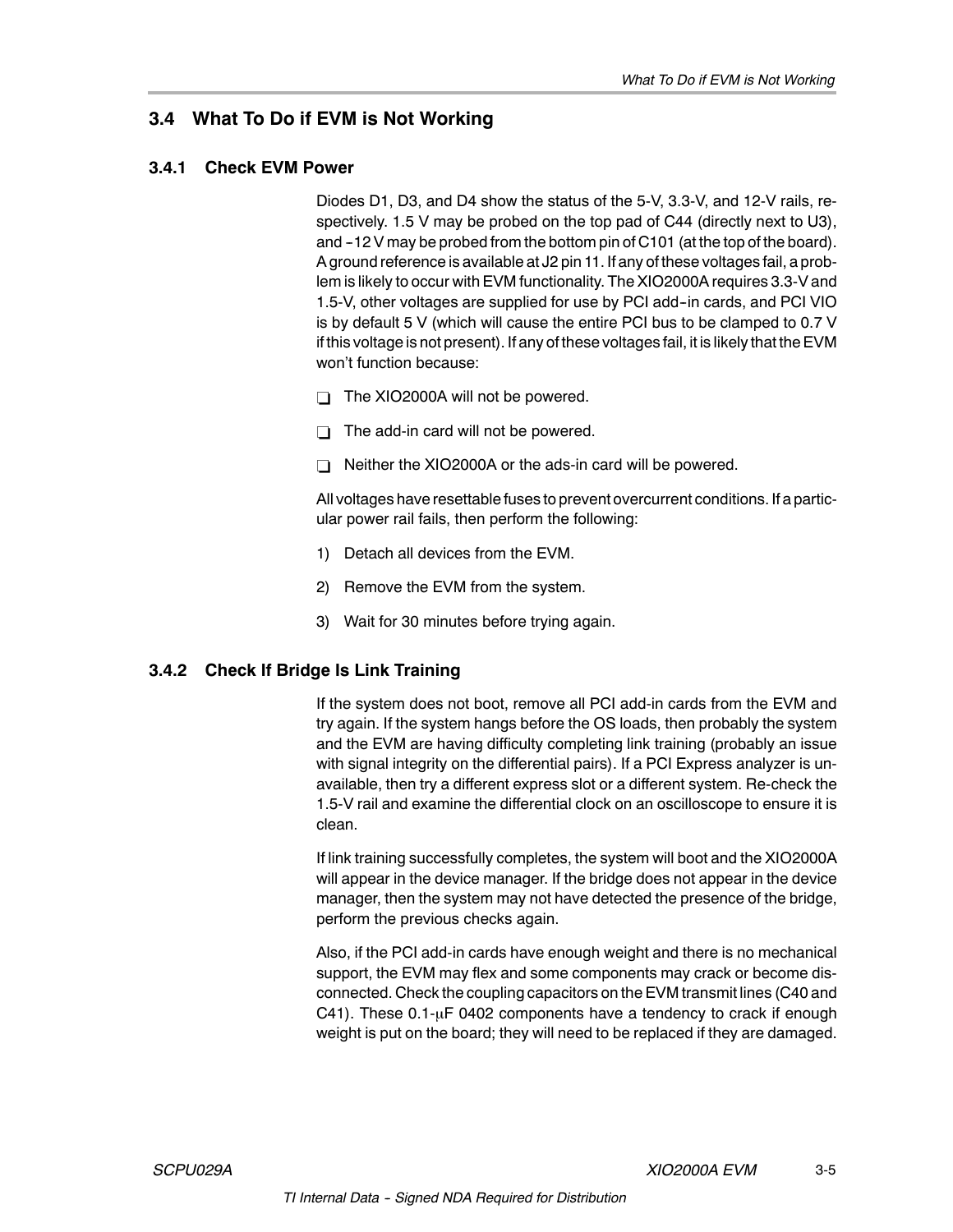### **3.4.3 Check If Bridge Has Been Configured**

Once the bridge is communicating with the system, the BIOS and/or the OS are expected to configure the bridge for proper operation. As the bridge appears to software to be a standard PCI-to-PCI bridge, most existing BIOS and OS software must be capable of configuring the bridge with no special considerations for PCI Express. In addition to the memory window the bridge requests for internal resources, the following items are required for bridge operation:

- $\Box$  Command register PCI offset 0x4: The bus master enable (bit 2), memory enable (bit 1), and I/O enable (bit 0) must be set to enable the bridge to send upstream transactions.
- $\Box$  Cache line size register PCI offset 0xC: Must be set to the cache line size for the system. Failure to set this bit will not cause the bridge to fail but will cause the bridge to limit all upstream transactions to 1 DWord.
- $\Box$  Primary, secondary, and subordinate bus numbers PCI offsets 0x18, 0x19, and 0x1A: The bridge must have the bus numbers configured so that it can determine which transactions are targeting the bridge, which transactions are targeting devices directly attached to the bridge, and which transactions are farther downstream from the bridge.
- $\Box$  I/O base and limit registers and I/O base upper 16 bits and I/O limit upper 16 bits registers – PCI offsets 0x1C, 0x1D, 0x30 and 0x32: If any devices downstream from the bridge require I/O resources, the bridge must be programmed with a window that contains the I/O resources of all devices downstream. Failure to program these windows will cause the bridge to respond to I/O transactions with a response of Unsupported Request. Any transactions initiated on the secondary side of the bus that fall within this range will not be claimed by the bridge. The I/O window for the XIO2000A has a minimum size of 4K bytes and is naturally 4K-aligned. Typically, most systems use only 16-bit addressing for I/O transactions, so the upper base and limit registers remain 0.
- $\Box$  Memory base and memory limit registers PCI offsets 0x20 and 0x22: Similar to the I/O base and limit registers, the bridge must be programmed with a memory address window containing the nonprefetchable memory resources of all downstream PCI devices requiring nonprefetchable memory. Memory windows have a minimum size of 1M Byte and are naturally 1M-aligned. The bridge does not claim either a memory transaction initiated from upstream that does not fall within its memory window nor memory transactions initiated downstream that do fall within its memory window.
- $\Box$  Prefetchable memory base, prefetchable memory limit, prefetchable base upper 32-bit, and prefetchable limit upper 32-bit registers – PCI offsets 0x24, 0x26, 0x28, and 0x2C: Identical to the memory base and limit registers but for prefetchable memory resources.

Depending on desired functionality, other PCI registers on the XIO2000A may have to be configured. Consult the XIO2000A data manual for a description of the previous registers, or for any other XIO2000A registers.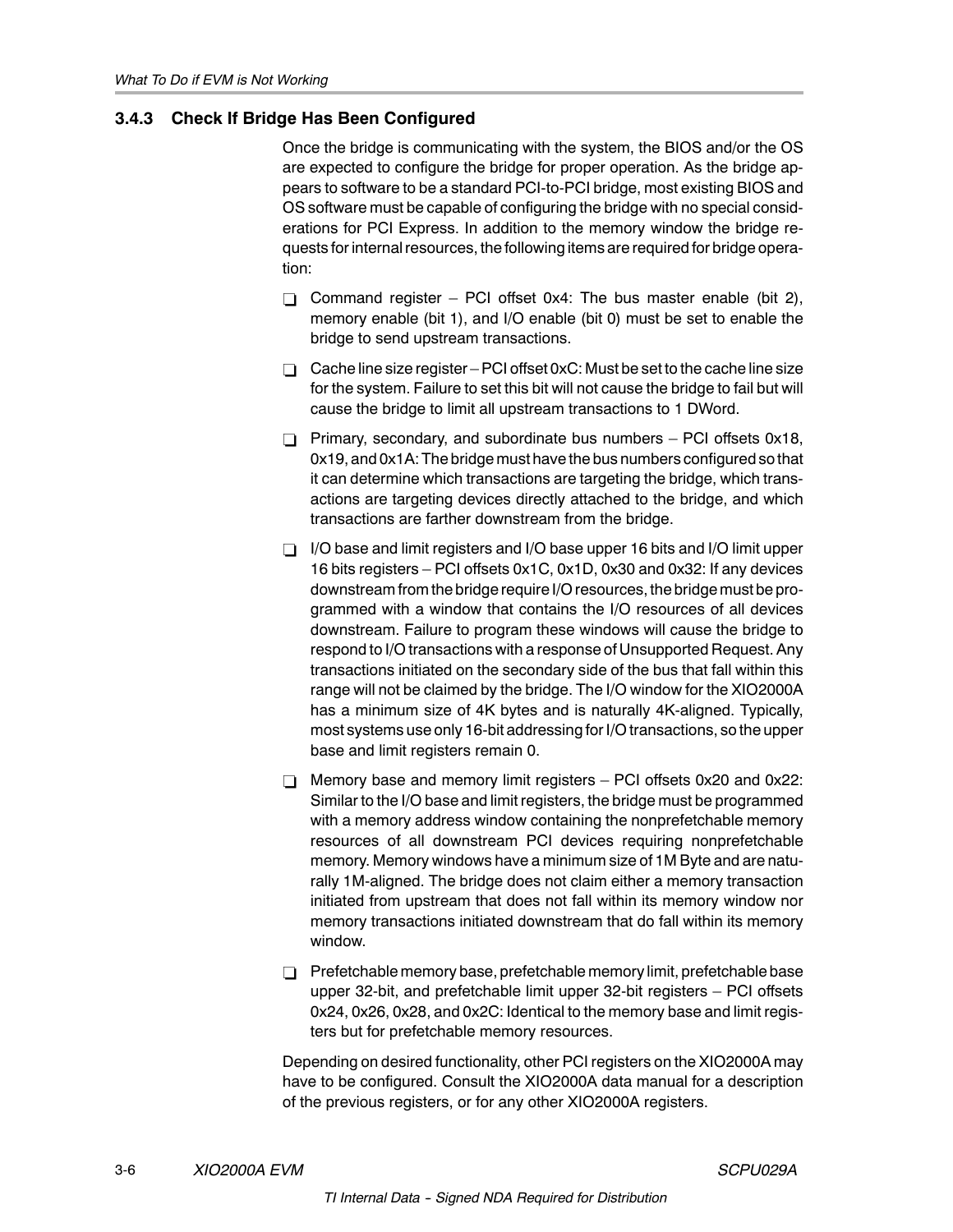### **3.4.4 Check Devices Downstream from Bridge**

Once the bridge is communicating and is properly configured, check if devices downstream from the bridge have been configured as required. Check the Windows Device Manager to determine if the device drivers have been loaded or if other problems exist with the device. Once you have performed these checks, you can perform PCI transactions on the bus and examine them with any standard PCI analyzer.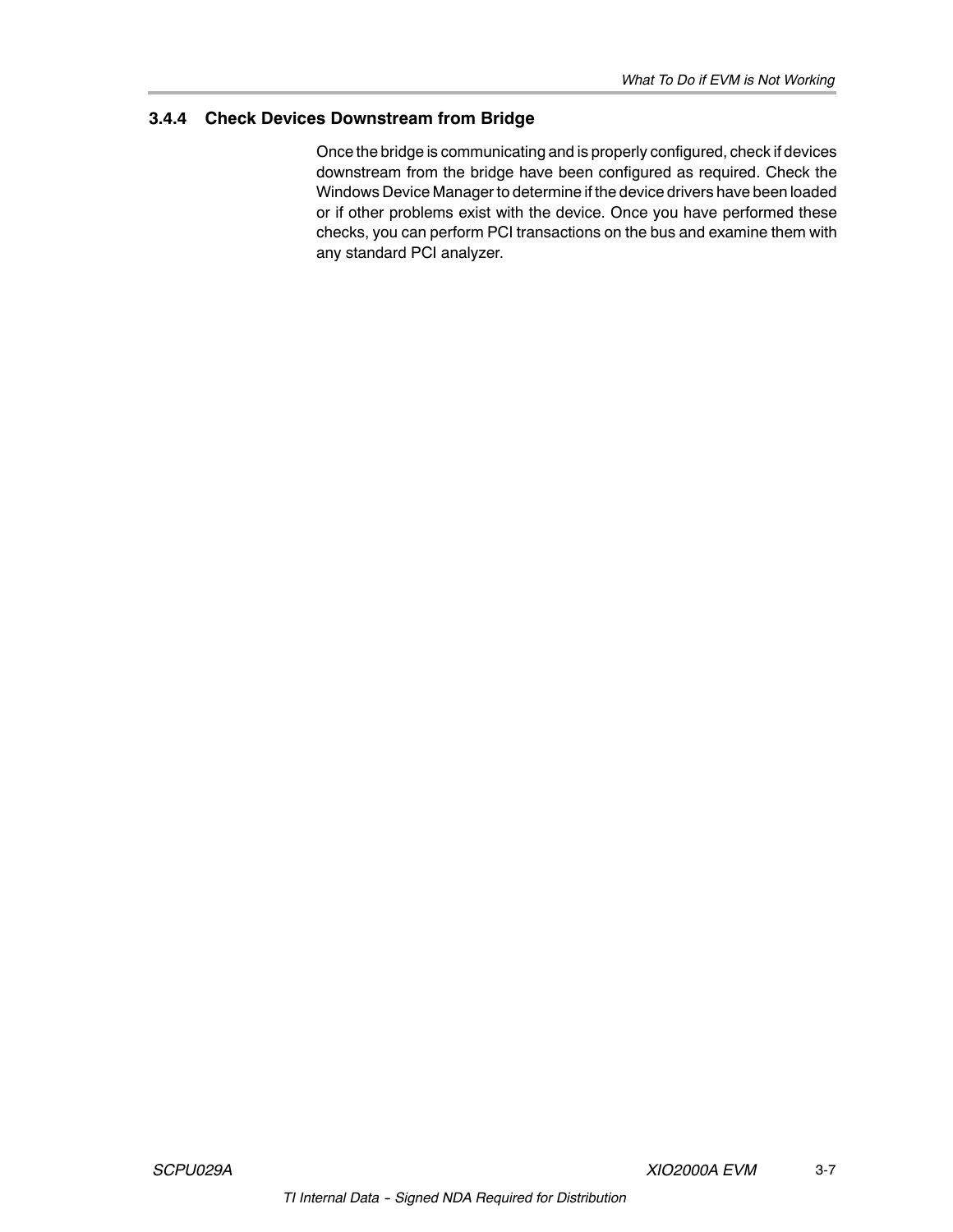# **EVM Bill of Materials**

| <b>Topic</b> | Page |
|--------------|------|
|              |      |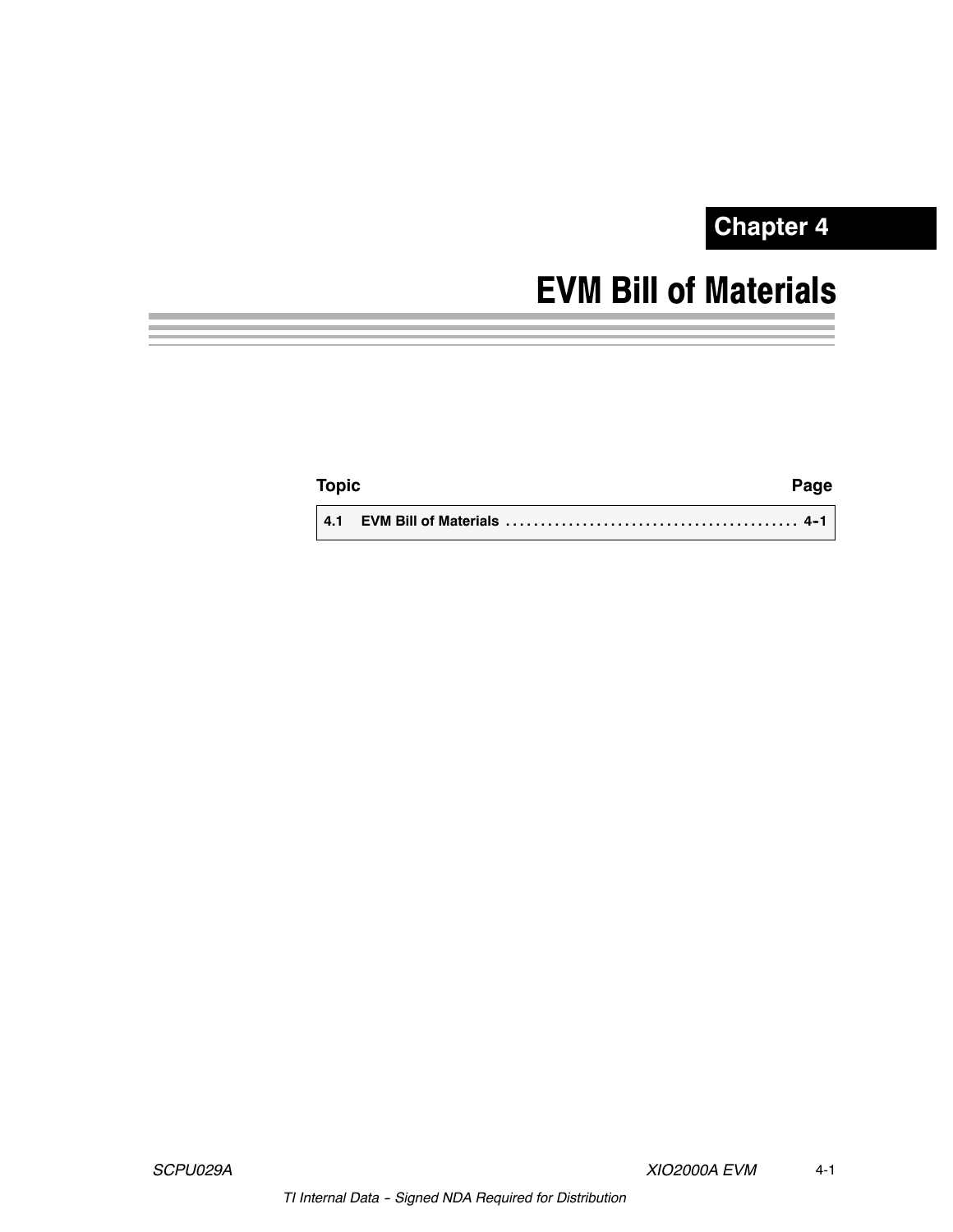### **4.1 EVM Bill of Materials**

| Item           | Qty            | Reference                                 | Part                          | <b>Manufacturer</b> | Part# | Package | Toler-<br>ance |
|----------------|----------------|-------------------------------------------|-------------------------------|---------------------|-------|---------|----------------|
| $\mathbf{1}$   | 3              | C1, C10,<br>C <sub>13</sub>               | $1 - \mu$ F capacitor         |                     |       | 402     | 10%            |
| $\overline{2}$ | 3              | C <sub>2</sub> , C <sub>11</sub> ,<br>C14 | $0.01 - \mu$ F capaci-<br>tor |                     |       | 402     | 10%            |
| 3              | 4              | C3, C12,<br>C15, C38                      | 1000-pF capaci-<br>tor        |                     |       | 402     | 10%            |
| $\overline{4}$ | $\overline{c}$ | C4, C16                                   | $0.1 - \mu$ F capacitor       |                     |       | 805     | 10%            |
| 5              | $\overline{c}$ | C17, C5                                   | 1000-pF capaci-<br>tor        |                     |       | 805     | 10%            |
| 6              | 74             | C6, C7, C8,<br>C9, C18,                   | $0.1 - \mu$ F capacitor       |                     |       | 402     | 10%            |
|                |                | C19, C20,<br>C21, C22,                    |                               |                     |       |         |                |
|                |                | C23, C24,<br>C25, C26,                    |                               |                     |       |         |                |
|                |                | C27, C29,<br>C30, C31,                    |                               |                     |       |         |                |
|                |                | C32, C33,<br>C34, C35,                    |                               |                     |       |         |                |
|                |                | C36, C37,<br>C39, C40,                    |                               |                     |       |         |                |
|                |                | C41, C51,<br>C52, C53,                    |                               |                     |       |         |                |
|                |                | C54, C55,<br>C56, C57,                    |                               |                     |       |         |                |
|                |                | C58, C59,<br>C60, C61,                    |                               |                     |       |         |                |
|                |                | C62, C63,<br>C64, C65,                    |                               |                     |       |         |                |
|                |                | C66, C67,<br>C68, C69,                    |                               |                     |       |         |                |
|                |                | C70, C71,<br>C72, C73,                    |                               |                     |       |         |                |
|                |                | C74, C75,<br>C76, C77,                    |                               |                     |       |         |                |
|                |                | C78, C79,<br>C80, C81,                    |                               |                     |       |         |                |
|                |                | C82, C83,<br>C84, C85,                    |                               |                     |       |         |                |

Evaluation board bill of materials as assembled. Unused options (e.g., 3.3-V VIO) are not populated and not listed.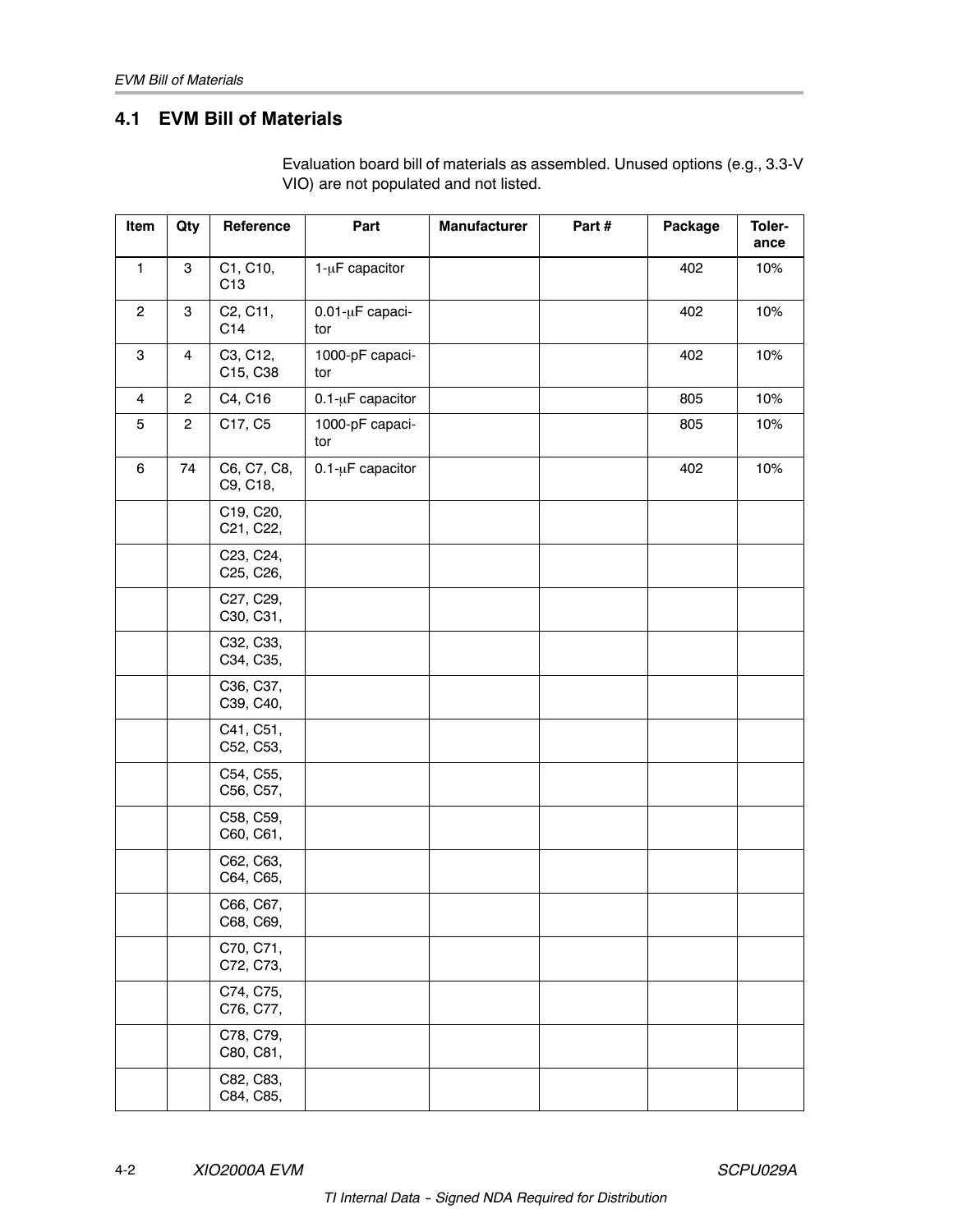| Item            | Qty            | Reference                                      | Part                           | <b>Manufacturer</b> | Part #                  | Package | Toler-<br>ance |
|-----------------|----------------|------------------------------------------------|--------------------------------|---------------------|-------------------------|---------|----------------|
|                 |                | C86, C87,<br>C88, C89                          |                                |                     |                         |         |                |
|                 |                | C90, C91,<br>C92, C93                          |                                |                     |                         |         |                |
|                 |                | C94, C95,<br>C96, C97                          |                                |                     |                         |         |                |
|                 |                | C98                                            |                                |                     |                         |         |                |
| $\overline{7}$  | 4              | C42, C44,<br>C50, C99                          | 10-µF capacitor                |                     |                         | 805     | 10%            |
| 8               | 1.             | C43                                            | 100-µF capaci-<br>tor          |                     |                         | 1812    | 10%            |
| 9               | 3              | C45, C48,<br>C49                               | 22-µF capacitor                |                     |                         | 6032    | 10%            |
| 10              | $\overline{2}$ | C47, C46                                       | $0.047 - \mu F$ capac-<br>itor |                     |                         | 1206    | 10%            |
| 11              | 1              | C <sub>101</sub>                               | 100-µF capaci-<br>tor          |                     |                         | Radial  | 20%            |
| 12 <sup>2</sup> | 4              | D1, D2, D3,<br>D <sub>4</sub>                  | LED Red 0805                   | Lumex               | SML<br><b>LX0805SRC</b> | 805     |                |
| 13              | $\mathbf{1}$   | D <sub>5</sub>                                 | <b>LED</b> Green<br>0805       | Lumex               | SML<br>LX0805GC         | 805     |                |
| 14              | $\mathbf{1}$   | D <sub>6</sub>                                 | Diode - Schott-<br>ky          | Diodes Inc.         | MBRD835L-<br>T          |         |                |
| 15              | $\overline{2}$ | D7, D8                                         | <b>LED Yellow</b><br>0805      | Lumex               | SML<br>LX0805YC         | 805     |                |
| 16              | 4              | F1, F2, F3,<br>F <sub>4</sub>                  | SMD250 Fuse                    | <b>RAYCHEM</b>      | <b>SMD250</b>           |         |                |
| 17              | $\mathbf{1}$   | J1                                             | HDR6X2 M<br>1X.1               | <b>AMP</b>          | 103322-6                |         |                |
| 18              | 2              | FB1, FB2                                       | 1000 @<br>100 MHz              |                     |                         | 805     |                |
| 19              | 1              | L <sub>3</sub>                                 | 10 uH                          | Coiltronics         | UP4B-100                |         |                |
| 21              | 3              | P2, P3, P4                                     | PCI Connector                  | AMP                 | 145098-1                |         |                |
| 22              | 4              | R <sub>1</sub> , R <sub>27</sub> ,<br>R30, R31 | 10kx8 Bused<br>resistor        | <b>CTS</b>          | 746X101103J             |         |                |
| 23              | 11             | R2, R3, R4,<br>R5, R19                         | 10-k $\Omega$ resistor         |                     |                         | 805     | 10%            |
|                 |                | R20, R21,<br>R22, R25                          |                                |                     |                         |         |                |
|                 |                | R38, R61                                       |                                |                     |                         |         |                |
| 24              | $\overline{c}$ | R35, R26                                       | 49.9- $\Omega$ resistor        |                     |                         | 402     | 10%            |
| 25              | $\overline{2}$ | R28, R29                                       | 0- $\Omega$ resistor           |                     |                         | 402     | 5%             |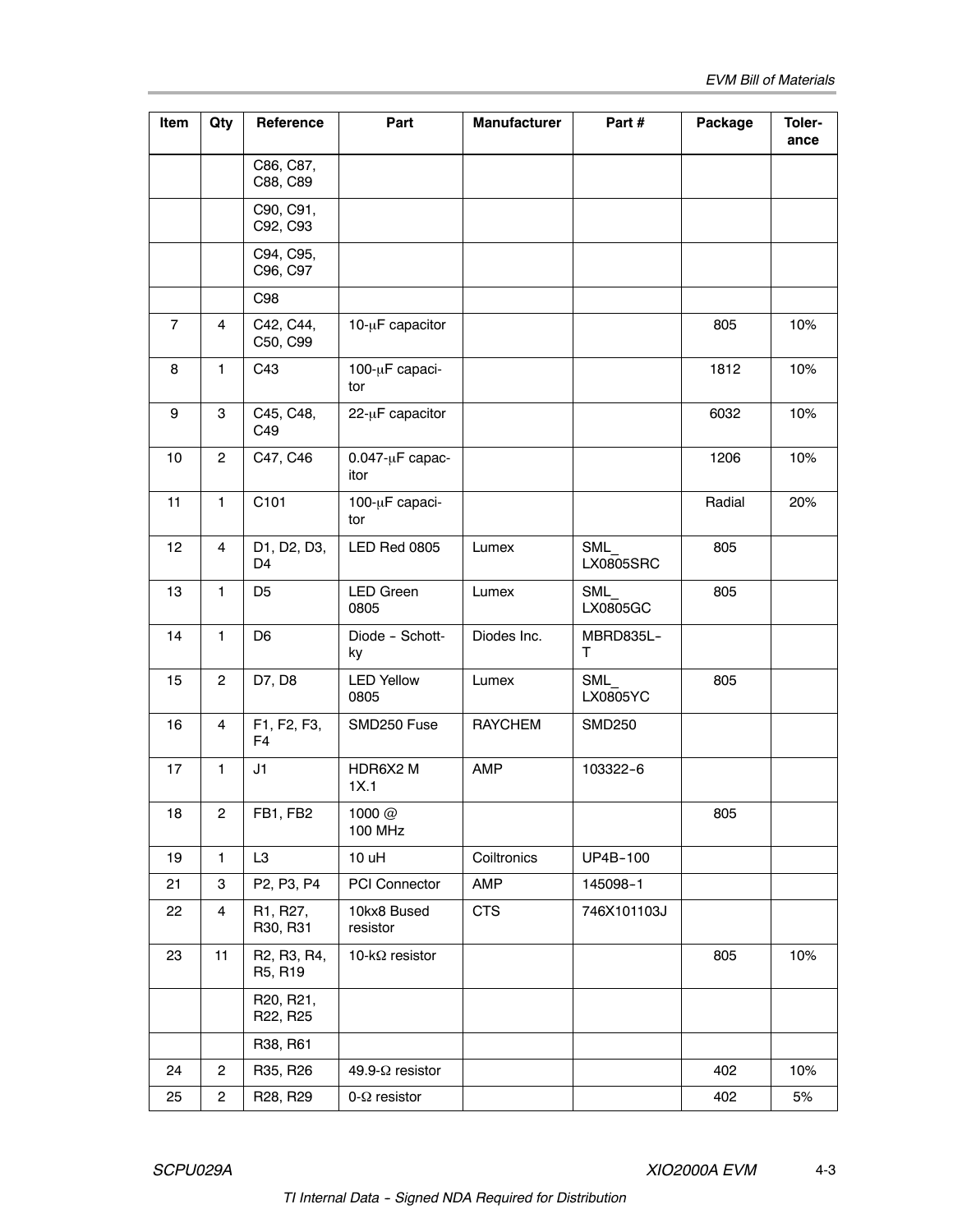| <b>Item</b> | Qty            | Reference               | Part                      | <b>Manufacturer</b>         | Part #                 | Package               | Toler-<br>ance |
|-------------|----------------|-------------------------|---------------------------|-----------------------------|------------------------|-----------------------|----------------|
| 26          | $\mathbf{1}$   | R32                     | 14.3-k $\Omega$ resistor  |                             |                        | 805                   | 1%             |
| 27          | $\mathbf{1}$   | R33                     | 232- $\Omega$ resistor    |                             |                        | 805                   | 1%             |
| 28          | 5              | R34, R36,<br>R44, R46   | 330- $\Omega$ resistor    |                             |                        | 402                   | 10%            |
|             |                | <b>R48</b>              |                           |                             |                        |                       |                |
| 29          | $\mathbf{1}$   | R37                     | 1-k $\Omega$ resistor     |                             |                        | 402                   | 10%            |
| 30          | $\mathbf{1}$   | <b>R45</b>              | 18.7-k $\Omega$ resistor  |                             |                        | 805                   | 1%             |
| 31          | $\mathbf{1}$   | <b>R47</b>              | $6.19 - k\Omega$ resistor |                             |                        | 805                   | 1%             |
| 32          | 1              | R49                     | $2 - k\Omega$ resistor    |                             |                        | 805                   | 10%            |
| 33          | $\overline{7}$ | R50, R51,<br>R52, R53   | 0- $\Omega$ resistor      |                             |                        | 805                   | 5%             |
|             |                | R54, R55,<br><b>R57</b> |                           |                             |                        |                       |                |
| 35          | 3              | R58, R59,<br><b>R60</b> | 100- $\Omega$ resistor    |                             |                        | 805                   | 5%             |
| 36          | 1              | U1                      | XIO2000A 176<br>GGW       | <b>Texas</b><br>Instruments | XIO2000A               | 176 pin<br>GGW        |                |
| 37          | 1              | U <sub>2</sub>          | <b>EEPROM</b>             | Microchip                   | 24LC08B-<br><b>IST</b> | 8-pin<br><b>TSSOP</b> |                |
| 38          | 1              | U <sub>3</sub>          | 1.5-V regulator           | <b>Texas</b><br>Instruments | <b>TPS72615</b>        | 6 pin DCQ             |                |
| 39          | 1              | U <sub>4</sub>          | 5-V step-up<br>regulator  | Linear<br>Technology        | <b>LT1370CR</b>        | R package             |                |
| 40          | 1              | U <sub>5</sub>          | 5-V to -12-V<br>regulator | <b>Texas</b><br>Instruments | PT5024C                |                       |                |
| 41          | 1              | C100                    | 4.7-µF capacitor          |                             |                        | 1812                  | 10%            |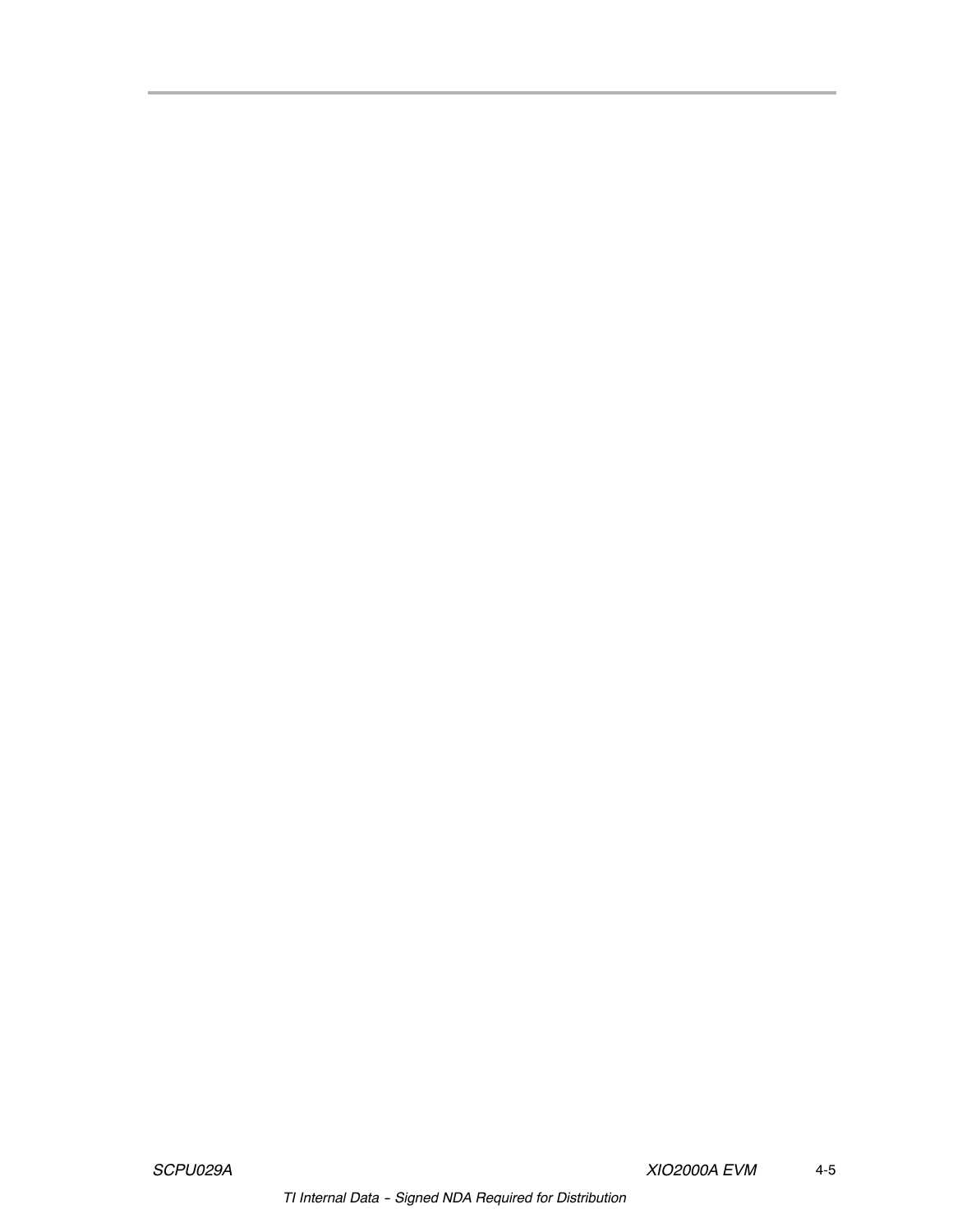# **EVM Schematics**

| <b>Topic</b> | Page |
|--------------|------|
|              |      |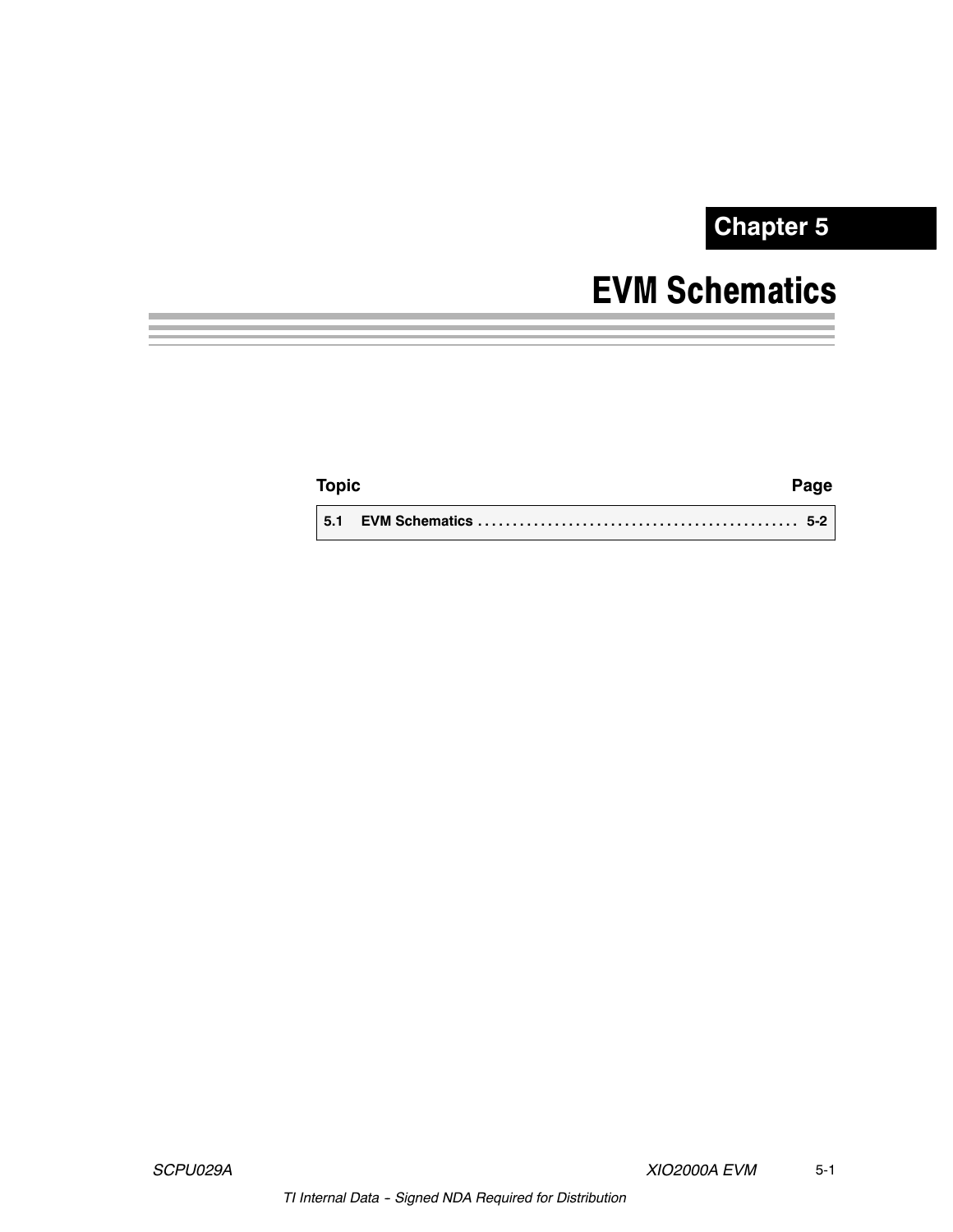### **5.1 EVM Schematics**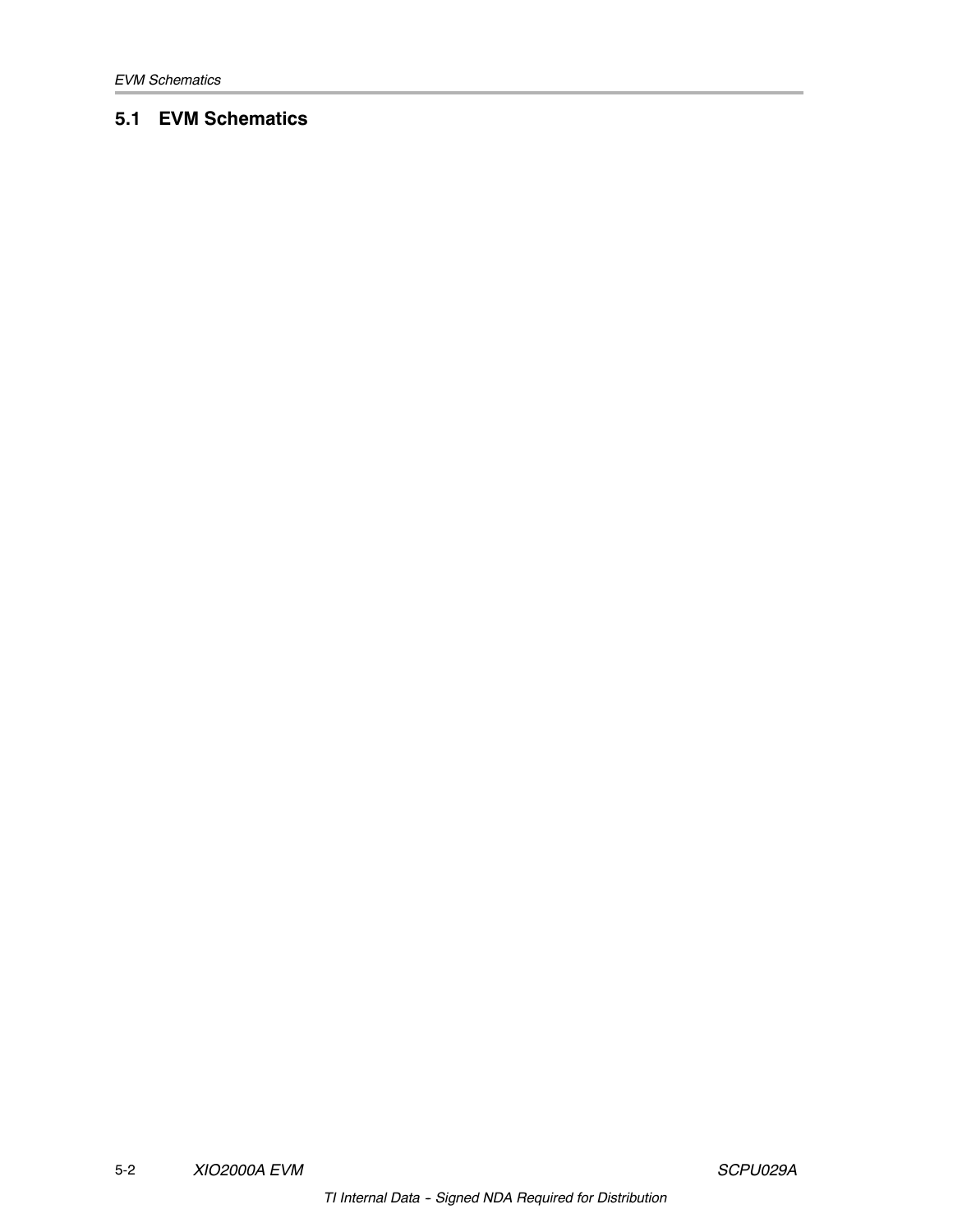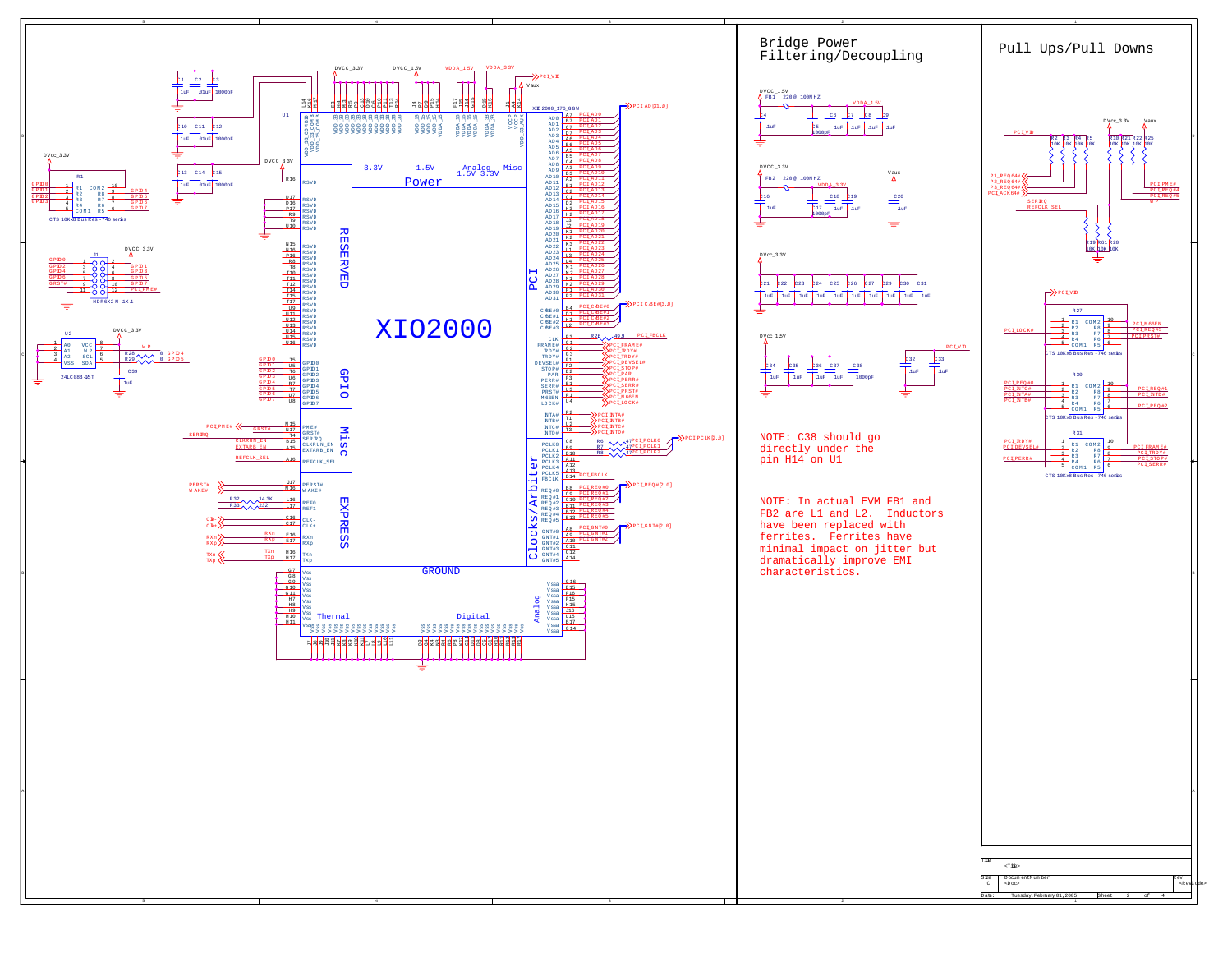